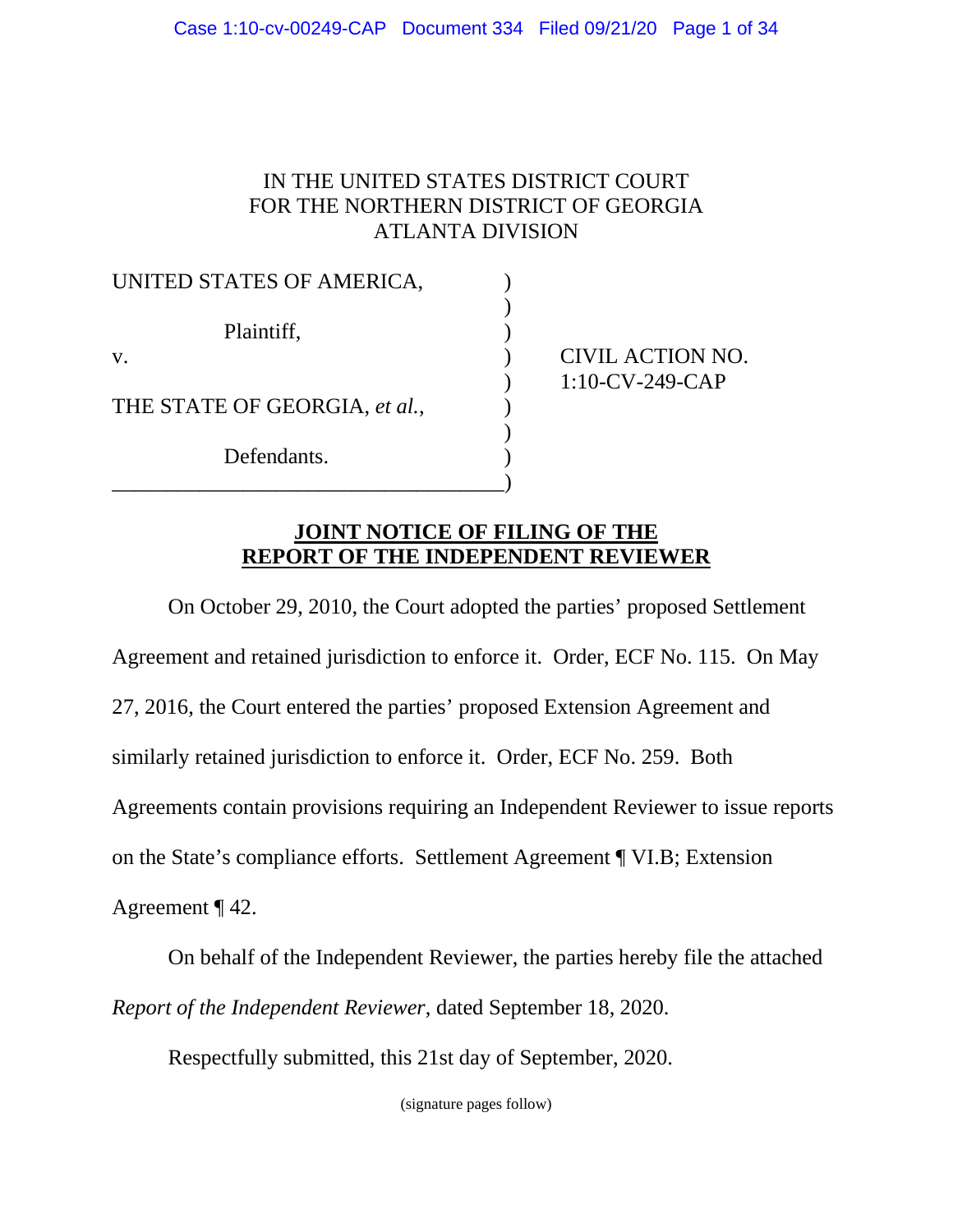## FOR THE UNITED STATES:

BYUNG J. PAK United States Attorney Northern District of Georgia

*/s/ Aileen Bell Hughes* 

*(with express permission)*  AILEEN BELL HUGHES Georgia Bar No. 375505 Assistant United States Attorney Northern District of Georgia 600 United States Courthouse 75 Ted Turner Drive, SW Atlanta, GA 30303 Telephone: (404) 581-6000 Fax: (404) 581-4667 Email: [aileen.bell.hughes@usdoj.gov](mailto:aileen.bell.hughes@usdoj.gov)

## STEVEN H. ROSENBAUM Chief Special Litigation Section

MARY R. BOHAN Deputy Chief Special Litigation Section

#### */s/ Richard J. Farano*

*(with express permission)*  RICHARD J. FARANO District of Columbia Bar No. 424225 Senior Trial Attorney

United States Department of Justice Civil Rights Division Special Litigation Section 4 Constitution Square 150 M Street, NE, Suite 10.133 Washington, DC 20530 Telephone: (202) 307-3116 Fax: (202) 514-0212 Email: [richard.farano@usdoj.gov](mailto:richard.farano@usdoj.gov)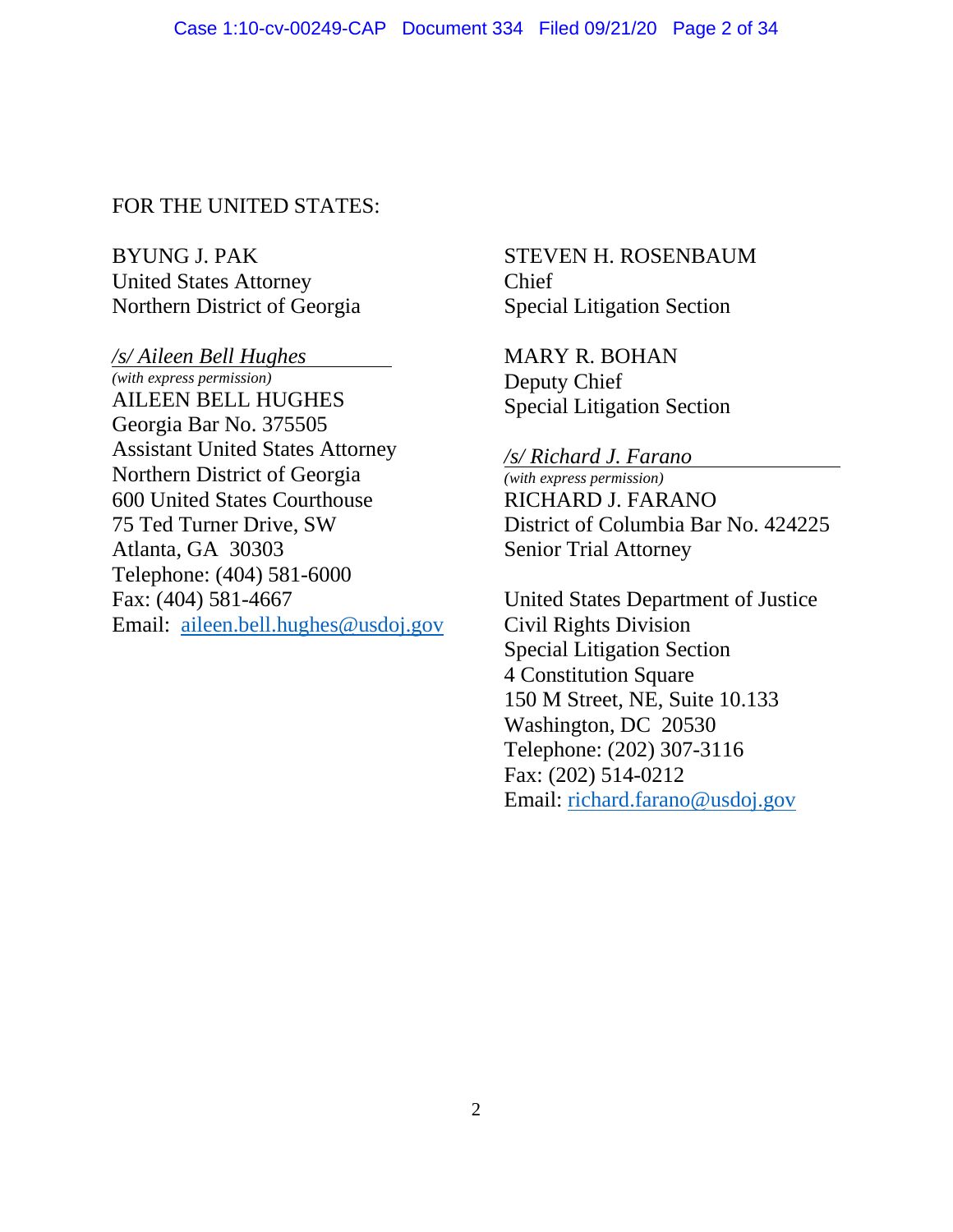## FOR THE STATE OF GEORGIA:

CHRISTOPHER M. CARR Attorney General Georgia Bar No. 112505

ANNETTE M. COWART Deputy Attorney General Georgia Bar No. 191199

SHALEN S. NELSON Senior Assistant Attorney General Georgia Bar No. 636575

State Law Department 40 Capitol Square, SW Atlanta, GA 30334 Telephone: (404) 656-3357 Fax: (404) 463-1062

*/s/ Jaime Theriot* 

JAIME THERIOT Special Assistant Attorney General Georgia Bar No. 497652

Troutman Pepper Hamilton Sanders LLP 600 Peachtree Street, NE, Suite 3000 Atlanta, GA 30308 Telephone: (404) 885-3534 Fax: (404) 962-6748 Email: [jaime.theriot@troutman.com](mailto:jaime.theriot@troutman.com)

JOSH BELINFANTE Special Assistant Attorney General Georgia Bar No. 047399

Robbins Ross Alloy Belinfante Littlefield LLC 999 Peachtree Street, NE Atlanta, GA 30309 Telephone: (678) 701-9381 Fax: (404) 601-6733 Email: [josh.belinfante@robbinsfirm.com](mailto:josh.belinfante@robbinsfirm.com)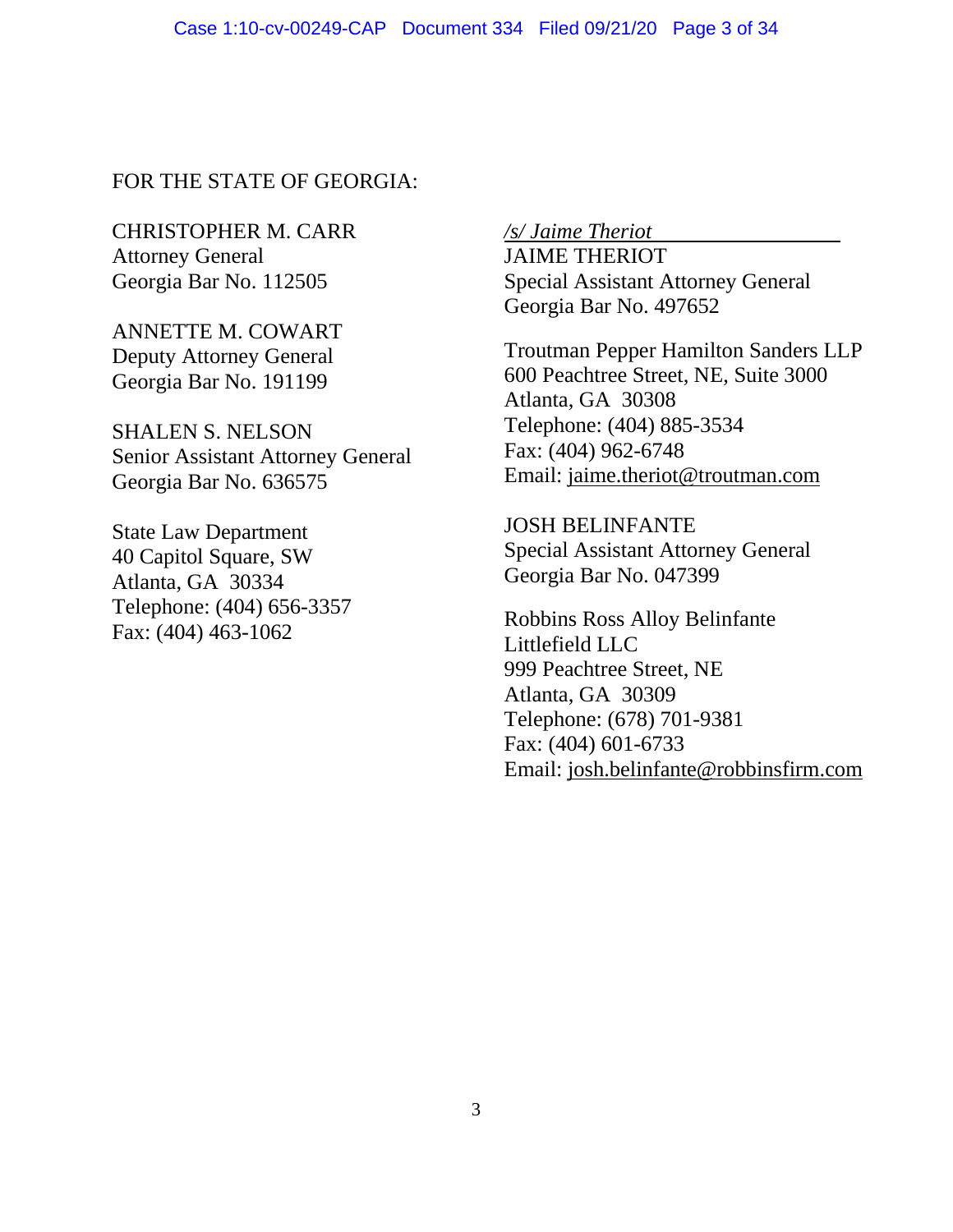## **CERTIFICATE OF SERVICE**

I hereby certify that on September 21, 2020, a copy of the foregoing document, was filed electronically with the Clerk of Court and served on all parties of record by operation of the Court's CM/ECF system.

*/s/ Jaime Theriot* 

JAIME THERIOT Georgia Bar No. 497652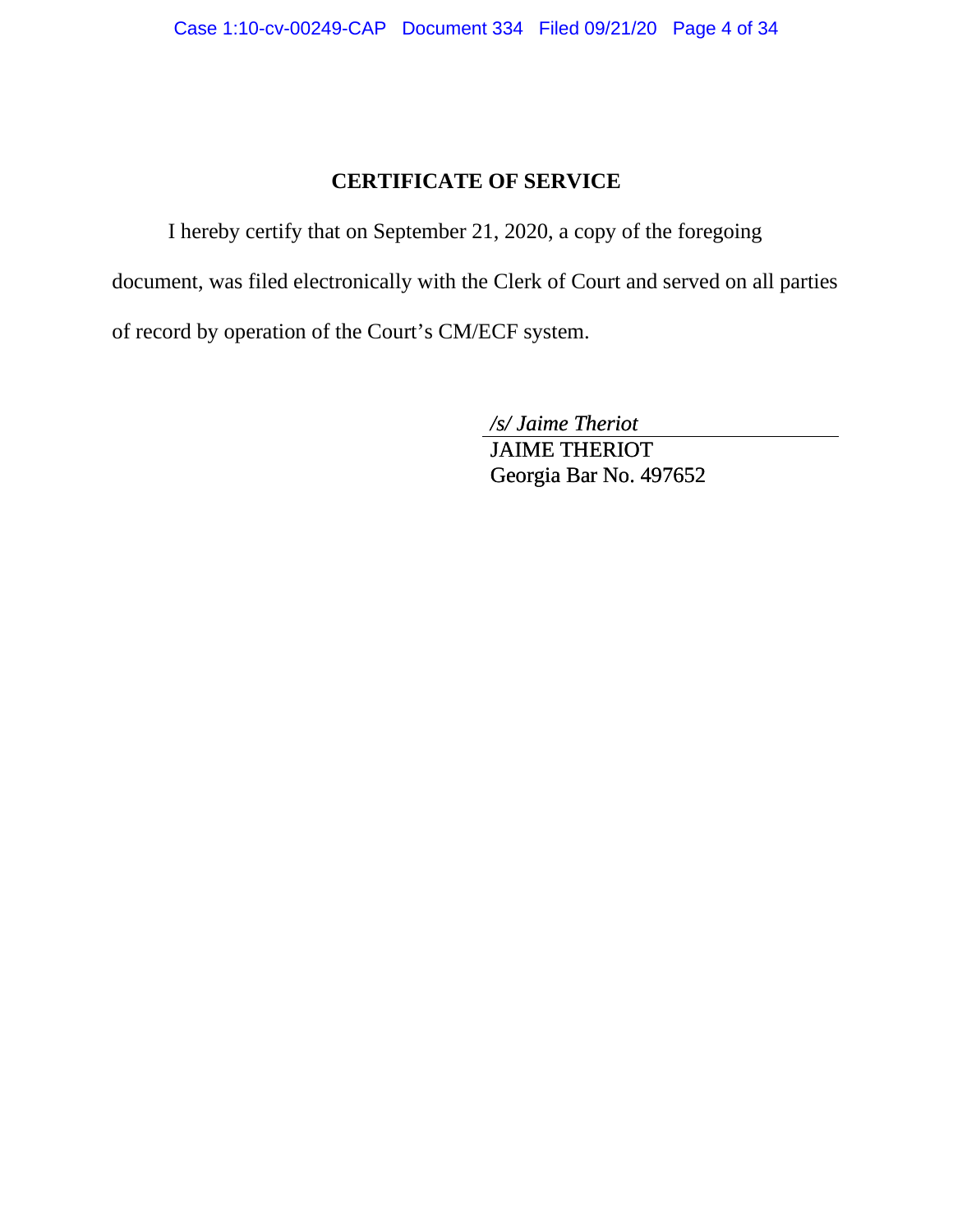#### REPORT OF THE INDEPENDENT REVIEWER

In The Matter Of

United States v. Georgia

Civil Action No. 1:10-CV-249-CAP

September 18, 2020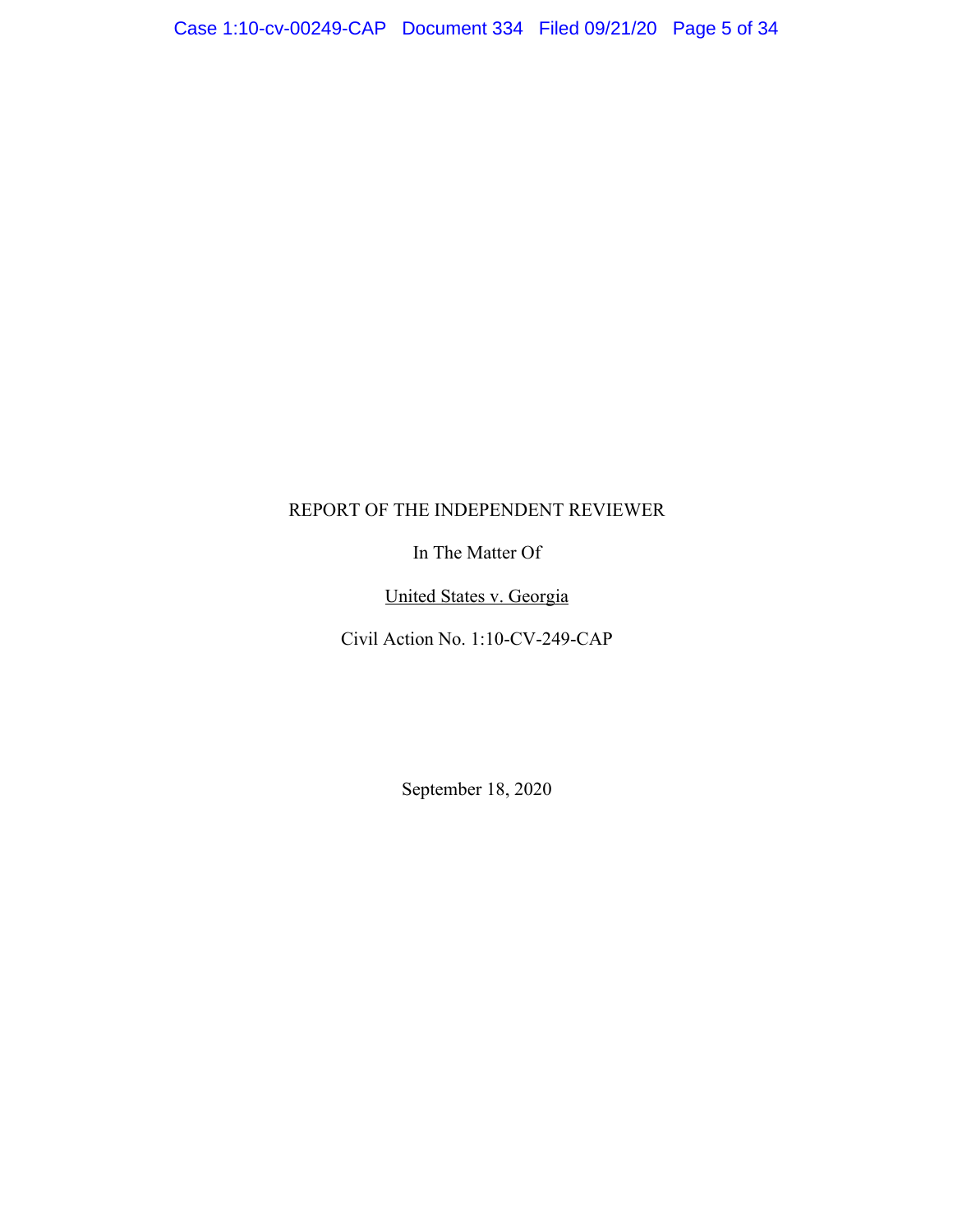#### **Introductory Comments**

The Settlement Agreement (SA), filed on October 19, 2010, and the Extension Agreement (EA), filed on May 18, 2016, both require the Independent Reviewer to file reports each year with the Court. This report is focused on the activities of the Department of Behavioral Health and Developmental Disabilities (DBHDD) during the period from July 1, 2019 until June 30, 2020, the State of Georgia's Fiscal Year 2020 (FY 20).

#### COVID-19

The COVID-19 pandemic currently threatening the population of the United States has seriously impacted all aspects of life and work, including the State's agencies, workforce and contracted providers. Beginning in March 2020, DBHDD was compelled to impose restrictions on access to its State Hospitals and community-based programs in order to protect the health and safety of vulnerable individuals, including members of the SA's and EA's Target Population, and their staff.

The lack of sufficient personal protective equipment hampered the initial response to the pandemic. Nonetheless, it appears that DBHDD responded responsibly and thoughtfully to the threats of the pandemic by issuing information and protocols to reduce potential risk, introducing reasonable flexibility in the requirements for billing for the services provided in community settings, funding emergency hotel/motel stays, tracking COVID-19 related information on its website and monitoring requests for crisis counseling at the local level. DBHDD also created a website to disseminate information related to the number of confirmed cases of COVID-19 among residents of its State Hospitals, as well as the number of hospitalized individuals and staff who tested positive, recovered or died.

As of September 15, 2020, 586 individuals and staff have tested positive in the five State Hospitals, 503 people have recovered and there have been six deaths (three hospitalized individuals and three staff). The number of positive tests and deaths in the community system is not reported on the website. However, the mortality investigations routinely provided to the Independent Reviewer document that at least ten individuals with a developmental disability (DD) died from COVID-19 in the period from March 18 to June 30, 2020. These individuals ranged in age from 32 to 70 years. Four individuals lived in Region 4 (southwest Georgia), one of the most affected areas in the State. To place the death figures in context, over 13,000 individuals with DD receive Waiver services in the community throughout the State. Data about the COVID-19 related deaths of individuals with serious and persistent mental illness (SPMI) receiving community-based services were not available.

The restrictions on movement outside of the home and the subsequent closure of day programs and other gathering places created considerable stress on individuals and staff. This stress has continued and is being addressed in multiple ways, as the period of isolation and restriction persists. For example, although mobile crisis teams and ACT teams have continued face-to-face visits as necessary, Support Coordinators have reached out to their clients through telephone calls and online meetings in lieu of on-site visits. Electronic records have been accessed, when possible. Webinars are used for training and regularly scheduled meetings. One creative example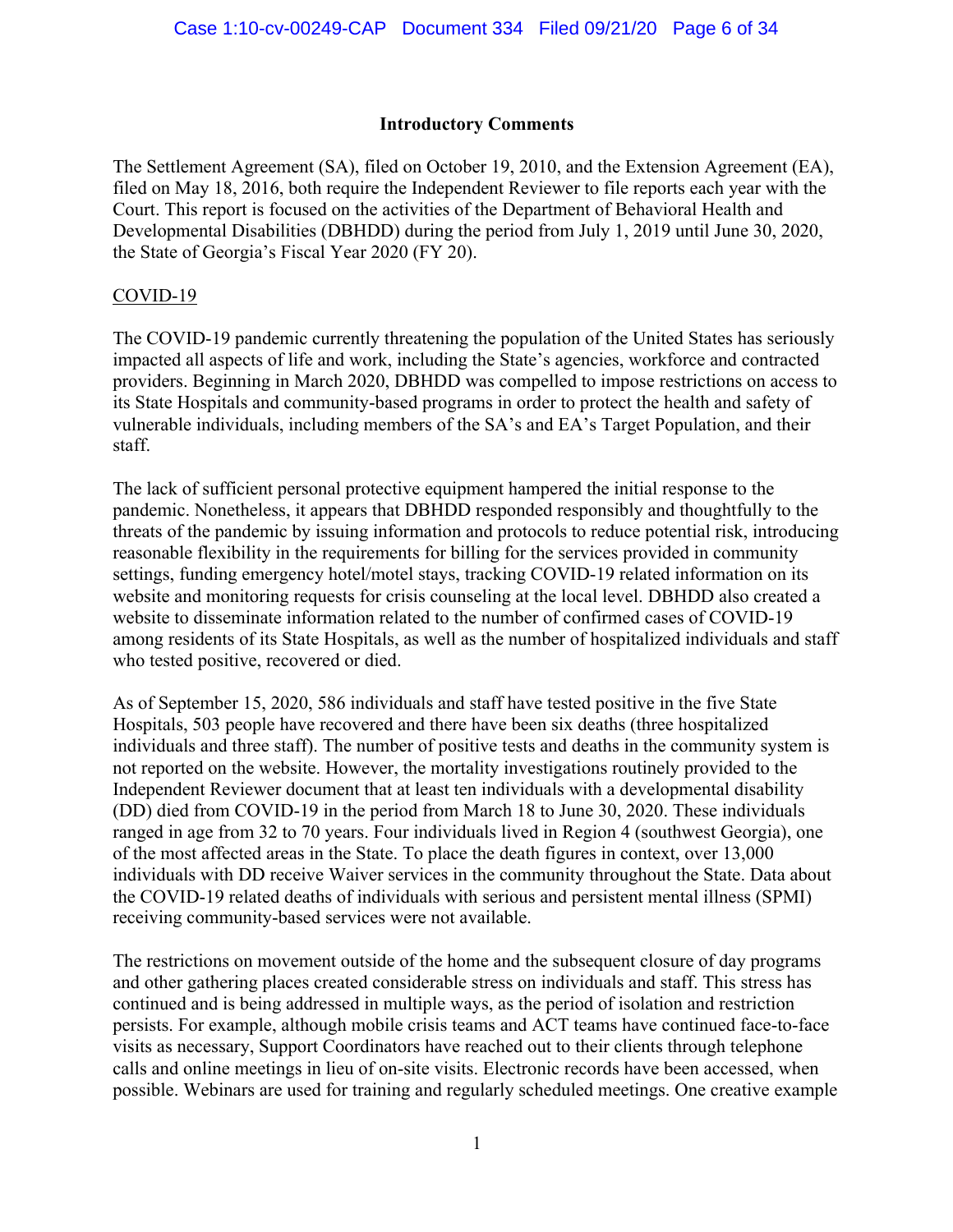of outreach is the virtual gathering "Community Strong" developed by self-advocates with an intellectual disability. "Community Strong" is a weekly Zoom gathering led by self-advocates for self-advocates. The show is hosted by Uniting for Change, an expanding self-advocacy network focused on "uniting Georgians and influencing change by speaking up and taking control of our lives."

DBHDD is responsible for authorizing the resumption of home visits and the opening of day programming. At this time, it has not been determined when that permission will be granted.

DBHDD is to be commended for making retainer payments to community providers who have not been able to provide full services during the pandemic; this action has prevented further erosion of community services.

### Budget Cuts

In addition to the service-delivery difficulties presented by the spread of the pandemic, DBHDD, with brief notice, was required by the Governor to propose and then implement major budget cuts for this current Fiscal Year. These cuts are in addition to the approximately \$24.3 million previously reduced for FY 20 and the \$46 million projected reduction for FY 21. By the end of the legislative session in June 2020, the total reduction for DBHDD for FY 21 was increased to \$91,303,445; this includes cuts not just to services for adults, but includes cuts to services for children and adolescents. For purposes of this case, the State cut approximately \$29 million in adult DD services and approximately \$7 million in adult mental health services. Overall, DBHDD community funding is back to levels seen in FY19.

DBHDD prioritized protection of its community crisis services, State Hospitals, the Home and Community-Based Waivers and funding for private psychiatric hospital beds. Funding for the Georgia Housing Voucher Program -- community housing with supports for people with SPMI - was preserved, although it has been under-utilized in recent years as the placements into Supported Housing have declined. Although the peer mentor positions in each State Hospital were maintained, other peer support services have been reduced. State-funded staffing throughout the system was reduced by 357 positions: 192 filled and 165 vacant positions. Community providers have expressed concern about the staff reductions in Regional field offices. There has also been concern raised about the elimination of consultant contracts related to high risk/complex individuals with DD. Although the State plans to shift those responsibilities to DBHDD staff, that transition has not yet been accomplished and there is a lingering question as to whether or not the State has sufficient internal expertise to address the needs of the highrisk group. Funding for individual and family supports was drastically reduced. According to DBHDD staff, there will be a case-by-case review of each of the 6,618 individuals with DD who receive that funding. These supports will now be means-tested and restricted to specific expenses. Pre-vocational services for individuals with DD are to be examined as part of the reduced funding; transferring some individuals into employment or community-based resources is anticipated, but not finalized.

As referenced above, there are 13,407 individuals with DD receiving community-based supports under the NOW or COMP Waivers. All of the funding to support these existing Waiver services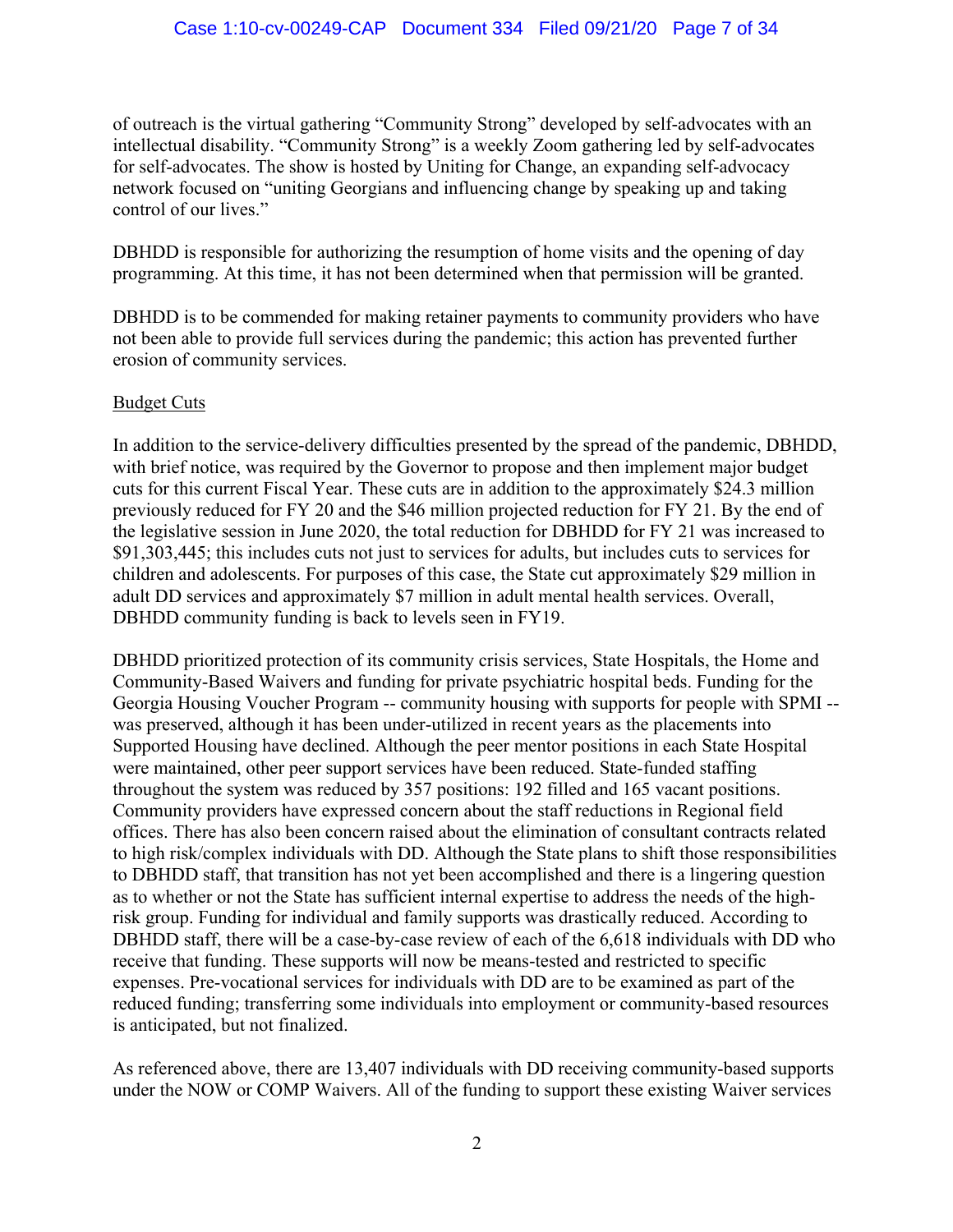was preserved. Although DBHDD did not request any additional funding, the General Assembly has authorized 100 additional Waivers in FY 21 for individuals on the waiting list. This is positive news.

It is premature to assess the full impact of these major budget cuts, as they have only begun to be implemented. Ongoing issues related to the pandemic will continue to complicate any determination of the effect of the cuts on outcomes. Ironically, it is possible that the reductions in certain funds may lead to more productive outcomes for some individuals, if the projected next steps are implemented. For example, transitioning a person with DD from a lengthy stay in a prevocational program to supported employment would be a positive action. DBHDD's leadership has been very forthcoming thus far with regard to discussions about the budget reductions; these discussions will need to continue in the months ahead. It is likely that the Independent Reviewer will need additional data going forward.

Although fieldwork for this particular report to the Court was initiated in mid-February 2020, it was necessary to discontinue those efforts due to the COVID-19 restrictions on travel and access to programmatic sites. DBHDD's offices are not yet open and staff continue to work from home. Access to community residences and State Hospitals remains restricted. As a result, this report is much more limited in breadth and scope than was anticipated at the start of the year. The inability to conduct on-site visits to make first-hand observations and to meet with a wide range of stakeholders has forced the Independent Reviewer to report only on those provisions with supporting documentation that could be confirmed by both discussion and data. In addition, because of the limitations on fact-finding, there will not be any recommendations regarding compliance included in this report. In many respects, this report should be viewed as a "placeholder" until the Independent Reviewer is able to access all information, places and people necessary to complete a thorough independent review.

Despite the constraints on fact-finding and meaningful access to people, the Independent Reviewer made a conscientious attempt to obtain information that is reliable. The Independent Reviewer's fact-finding benefitted greatly from access to the Commissioner of DBHDD and her leadership team, as needed. Staff members throughout DBHDD were instrumental in providing the Independent Reviewer with information relevant to this independent review. In particular, the Director of Settlement Coordination and her Administrative Assistant were incredibly responsive to the many information and document requests from the Independent Reviewer as this report was being prepared. Community providers throughout the State also responded promptly and courteously when the Independent Reviewer reached out to them to confirm certain facts.

The assistance thoughtfully provided by the attorneys for the United States Department of Justice and the State of Georgia continues to be especially helpful.

Finally, appreciation again must be expressed to the advocates, individuals with a disability and family members who have reached out to the Independent Reviewer on numerous occasions to express their concerns, insights and recommendations. They have helped to keep this report grounded in reality. The ongoing meaningful involvement of Georgia's residents is critical to the successful implementation of the Agreements and the Parties' intent that "the principle of self-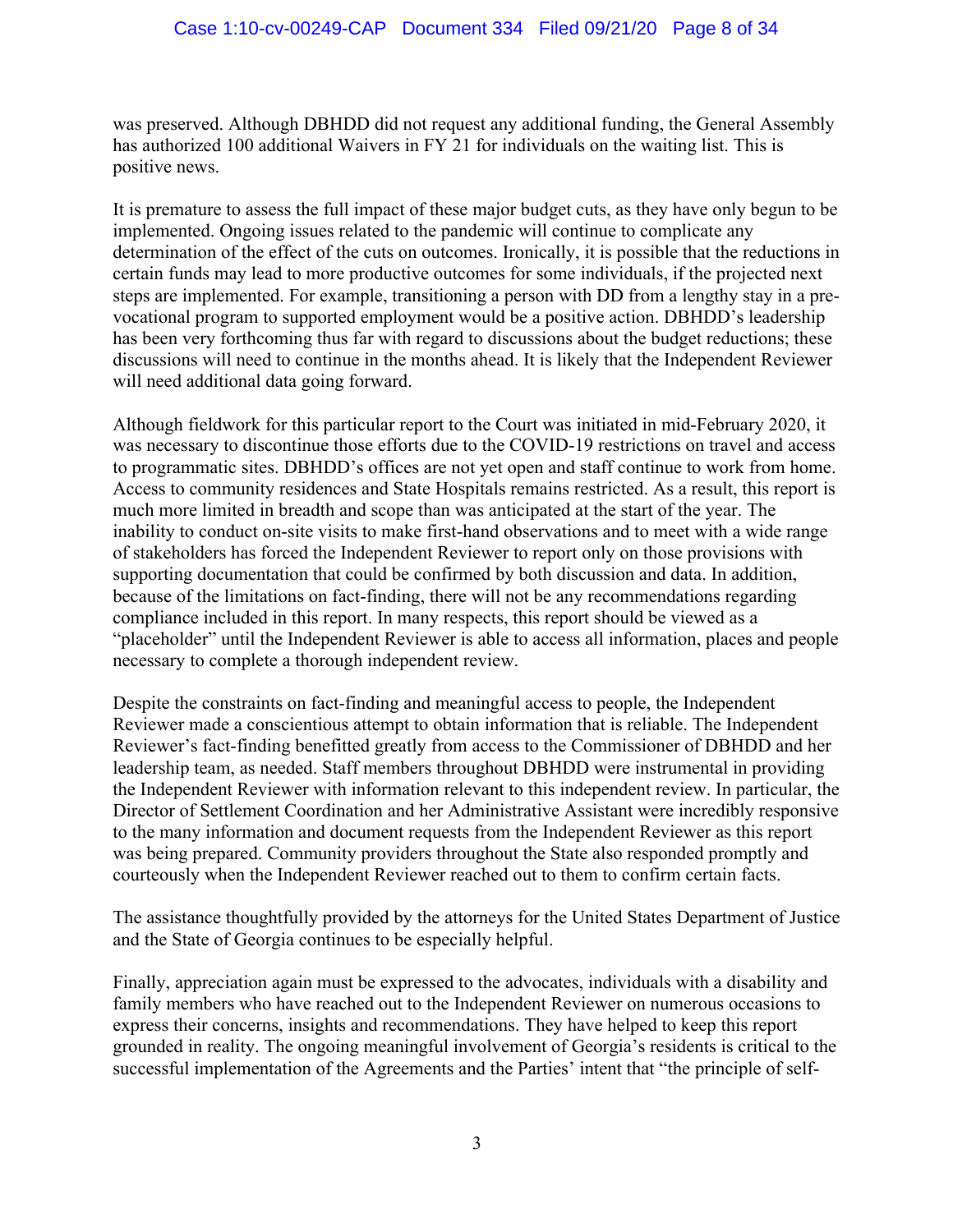determination is honored and that the goals of community integration, appropriate planning and services to support individuals at risk of institutionalization are achieved." (SA, I., K.)

## **Methodology**

Reports, statistics and other essential documents were provided by DBHDD. It has not been possible to verify all of this information through independent review; concerns about accuracy or completeness are noted below when appropriate. Discussions occurred periodically with DBHDD staff to clarify the information that was provided.

Throughout FY 20, conversations were held with numerous stakeholders including individuals with a disability, family members, attorneys, advocates, judges, sheriffs, and providers of community-based supports. In October and December 2019, and in January and February 2020, meetings and site visits took place in Georgia. After February 21, 2020, all discussions with stakeholders and DBHDD staff were conducted by telephone.

The Department of Justice continued to request detailed data regarding the implementation of services and supports, the budget reductions and the State's response to COVID-19. Data provided by DBHDD in response to those requests have been referenced throughout this report.

Subject matter consultants to the Independent Reviewer examined discrete provisions of the SA and EA:

- Martha Knisley continued to review compliance with the Supported Housing provisions of the SA and EA. Discussions were held with DBHDD and with the Department of Community Affairs (DCA). Comments and relevant information were received from advocates and providers throughout the year.
- Beth Gouse, PhD, reviewed the records of 36 individuals with SPMI who experienced two or more readmissions to the State Hospitals in FY 20.
- Julene Hollenbach, RN, MSN, NE-BC, reviewed 26 death investigations of individuals with DD. Each of these investigations, completed by DBHDD investigators, substantiated neglect.

The Independent Reviewer and her subject matter consultants are more than willing to discuss their findings with the Parties. On August 6, 2020, Ms. Hollenbach summarized her findings in a call with DBHDD.

The Independent Reviewer and her consultants realize that we placed numerous demands on DBHDD staff during our fact-finding efforts. We truly appreciate the assistance given by so many people to enable us to complete our work.

As required, the Parties were provided with a draft of this report and were given the opportunity to comment on its findings. The Independent Reviewer carefully considered those comments before finalizing this report.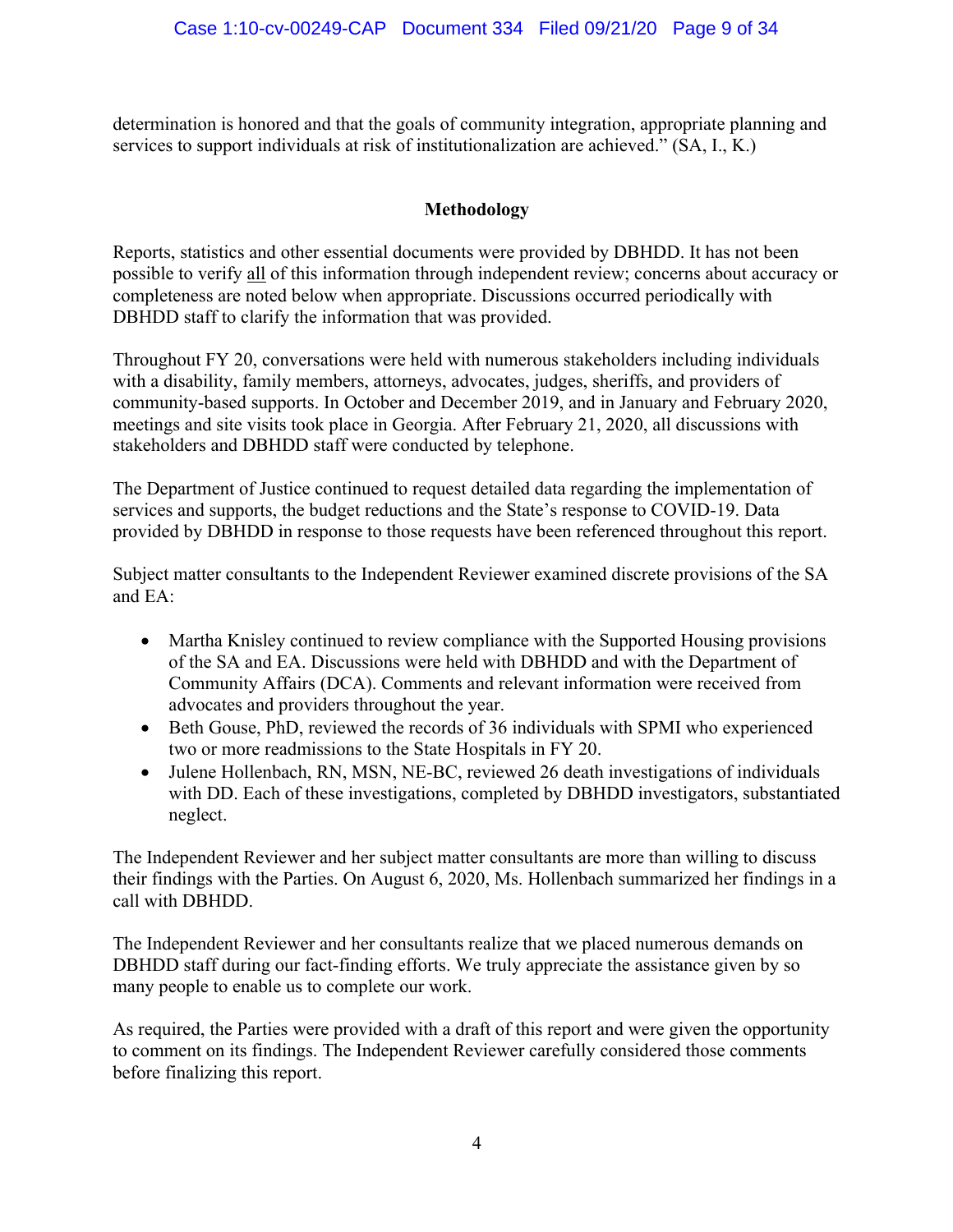## **Components of the Community System**

In order to reduce reliance on institutional settings, the SA and EA focused primarily on the expansion of an enhanced community-based system of care for adults with DD and adults with SPMI. Current data and analysis regarding key elements of that expansion are highlighted below.

## Behavioral Health

- Assertive Community Treatment (ACT) Teams: As required by the SA, 22 ACT teams remain. They are located in each Region of the State. There are three teams in each Region except for Region 3, which has seven teams. As of June 30, 2020, 1,533 adults were enrolled in ACT services statewide. The average team caseload ranges from 55 to 94 with the median caseload at 70 individuals. As noted in 2018, existing ACT capacity is far greater than utilization. At a 1:10 staff to client ratio, with ten non-psychiatry staff on each team, the 22 ACT teams could support 2,200 individuals; the 1,533 figure represents about 667 slots of unused ACT capacity in the system. In essence, this means the State is paying for ACT capacity but not utilizing it; the State should take effective steps to close the gap so that more individuals in need will be able to access ACT services that are already funded. This is especially important given that there are a number of adults with two or more admissions to a State Hospital or a private psychiatric hospital in this last Fiscal Year who might benefit from ACT team support.
- Community Support Teams (CSTs): There are ten CSTs; the SA required eight teams. As of June 30, 2020, on average, teams provided CST services to 312 individuals. Team caseload averages ranged from 10 to 53 with a median caseload size of 28 to 33 individuals.
- As of June 30, 2020, 4,792 individuals received Supported Employment services this Fiscal Year. However, funding for Supported Employment has now been reduced to permit only 2,539 adults to receive this service.
- Peer Support services were provided to 3,986 individuals during FY 20. Peer Support services for trauma training, workforce training and respite centers have had funding reduced in FY 21.
- Intensive Case Management (ICM) is available through 14 agencies in all Regions but one; there is no ICM in Region 4. As of June 30, 2020, DBHDD reported that the ICM teams had a total of 1,672 individuals on their caseloads.
- DBHDD has confirmed that there are 23 Crisis Stabilization Units in operation across Georgia.
- Crisis respite apartments now have a statewide capacity of 75 beds. Under the SA, there were to be 18 apartments, each with a capacity of two individuals. Based on the information provided for this report, there has been a twofold increase in the level of crisis respite apartment supports. However, the number of beds in each apartment has not been confirmed.

#### Developmental Disabilities

• There are 12 crisis respite homes, with four beds each, available statewide. This is the number of respite homes required under the SA.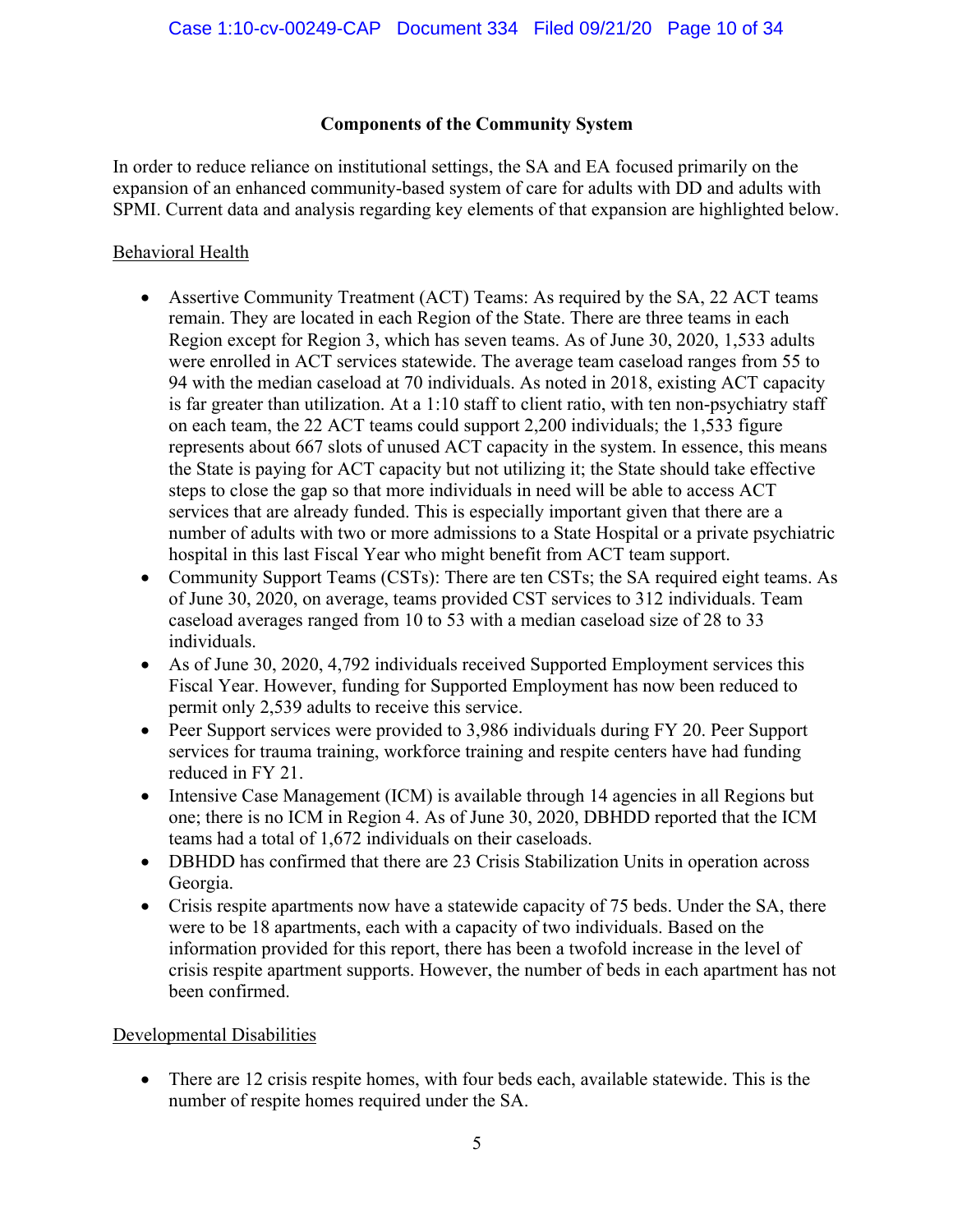- There are 1,401 Host Homes with no more than two individuals in residence.
- There are 3.232 Group Homes. With one exception, all residences have 4 or fewer individuals.

#### Blended Mobile Crisis Teams

• All mobile crisis teams now respond to individuals either with DD, a mental illness or a combination of the two diagnoses. Response times were reported separately for individuals with DD and for individuals with mental illness. The average response times for both groups of people were reported as one hour five minutes and one hour six minutes respectively. The SA required an average response time of one hour or less. However, the range of response times indicated that certain crisis callers waited up to 13 hours for a behavioral health crisis and up to four hours for an individual with DD in crisis. Detailed information about the response times was not available for this report. Information requested about outcomes from the crisis interventions was not provided as requested and, therefore, has not been included in this report.

#### **Provisions Related to Individuals with DD**

#### Status of Transitions of Individuals with DD from State Hospitals

The carefully planned transition of adults from the State Hospitals is a major focus of both Agreements. All reports filed with the Court have documented the efforts made to move individuals from institutions to less restrictive, more integrated settings with appropriate supports.

Parental/guardian opposition to community placement continues to be a factor despite efforts to provide information about community-based options. The pandemic prevented any placements after March 2020. At this time, it is uncertain as to when transitions will begin again.

During FY 20, under the terms of the Agreements, there were 17 placements of adults with DD from the State Hospitals:

| Georgia Regional Hospital Atlanta     |  |  |
|---------------------------------------|--|--|
| Central State Hospital                |  |  |
| <b>East Central Regional Hospital</b> |  |  |
| Georgia Regional Hospital Savannah    |  |  |
| West Central Regional Hospital        |  |  |

Since it was not possible to visit any of the individuals transitioned in FY 20, any detailed discussion must be deferred. However, two of the placements are known to have been unsuccessful, at least initially. L.T., who was placed from Central State Hospital on January 29, 2020, has been in a crisis respite home since February 11, 2020. There are no plans for a new residential placement. R.S. now has moved to another provider after his initial placement on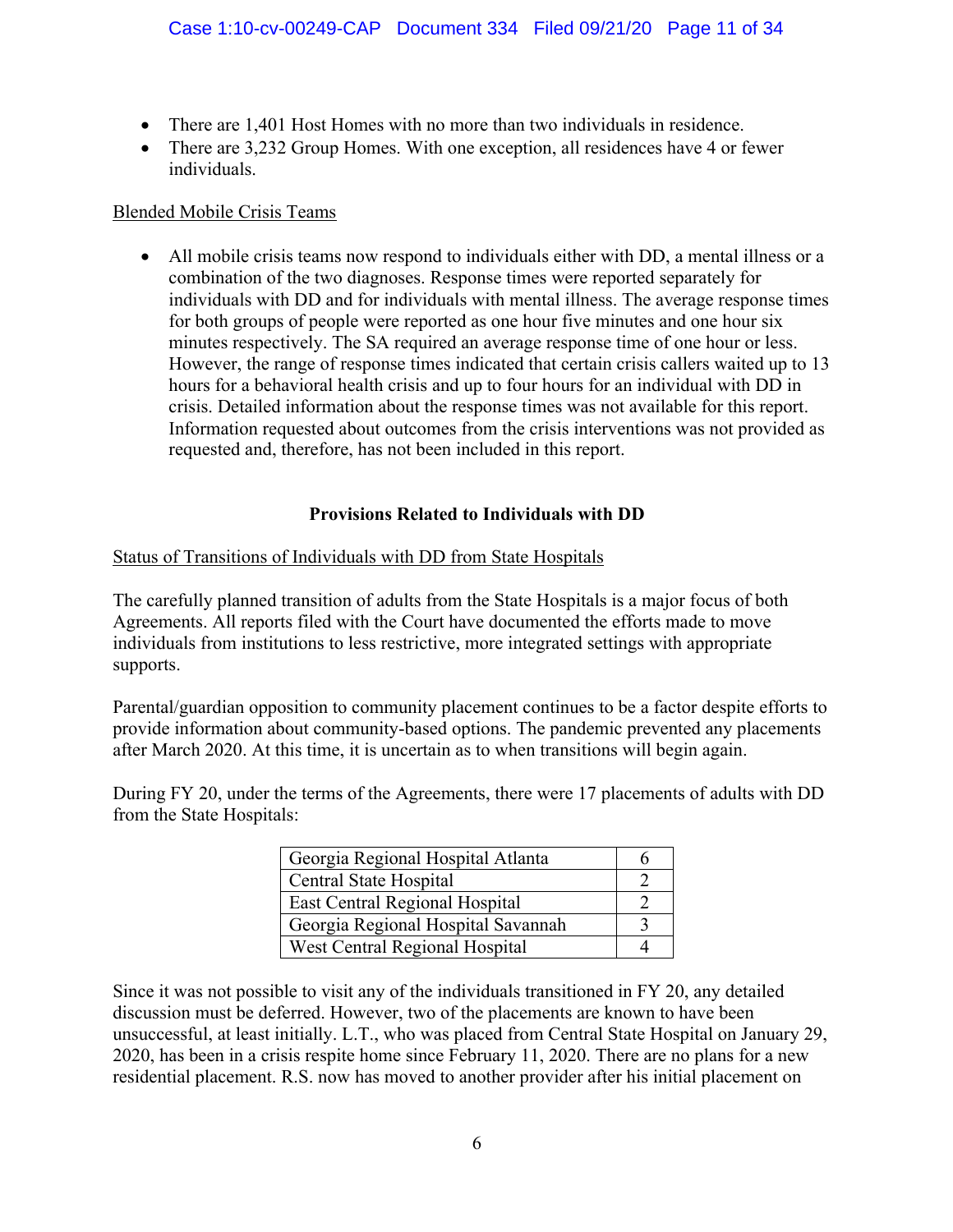January 28, 2020 from Georgia Regional Hospital Savannah. His current placement appears to be stable.

As of June 30, 2020, 108 adults with DD still reside at Gracewood, a separate facility under the administration of East Central Regional Hospital, in Augusta. In FY 20, there were no placements from this institution, primarily due to parental or guardian opposition. Currently, only one person is on the list for transition planning. There are seven individuals who remain institutionalized at Gracewood who were transferred there when the Craig Center at Central State Hospital was closed on April 28, 2015. None of these individuals are projected for community placement.

Currently, there are 18 individuals with DD residing in the Skilled Nursing Unit at Georgia Regional Hospital Atlanta. Six of these individuals were transferred from the Craig Center. None of the 18 individuals are on the planning list for transition to a community setting.

At the initiation of the SA in October 2010, there were 726 individuals with DD institutionalized in State Hospitals. As of June 30, 2020, in all State Hospital units, there are 198 individuals with DD who remain institutionalized:

| Georgia Regional Hospital Atlanta  |     |
|------------------------------------|-----|
| Central State Hospital             | 18  |
| East Central Regional Hospital     | 126 |
| Georgia Regional Hospital Savannah | 16  |
| West Central Regional Hospital     | 13  |

**Agreement Requirement:** The SA prohibits the State from admitting or serving in State Hospitals anyone under the age of 18 (unless the person is an emancipated minor). (SA III.C.1.)

**Agreement Requirement:** The SA requires the State to stop admitting people with DD to the State Hospitals. (SA III.A.1.)

There are no children or adolescents under age 18 in any of the State Hospitals. Admissions of individuals with a DD diagnosis alone have stopped. Adults who are dually diagnosed with a mental illness and DD continue to be admitted periodically and courts still order the admission of some adults with DD and a forensic status.

For the first time since the initiation of the SA, DBHDD has acknowledged that three adults with DD, ages 23, 29 and 30, were admitted, with authorization by DBHDD, to an institution in Florida. The first admission occurred in September 2018; the second and third individuals were admitted in September 2019 and April 2020 respectively. Each individual has a history of behavioral disturbances. These individuals remain in Florida. In early August 2020, during the preparation of this report, a parent contacted the Independent Reviewer about his adult son with DD who had been taken to a local Emergency Room by the police. When the hospital attempted to discharge the individual, GCAL, the crisis response center, advised inpatient treatment. A placement in South Carolina was recommended. The family refused and their son was eventually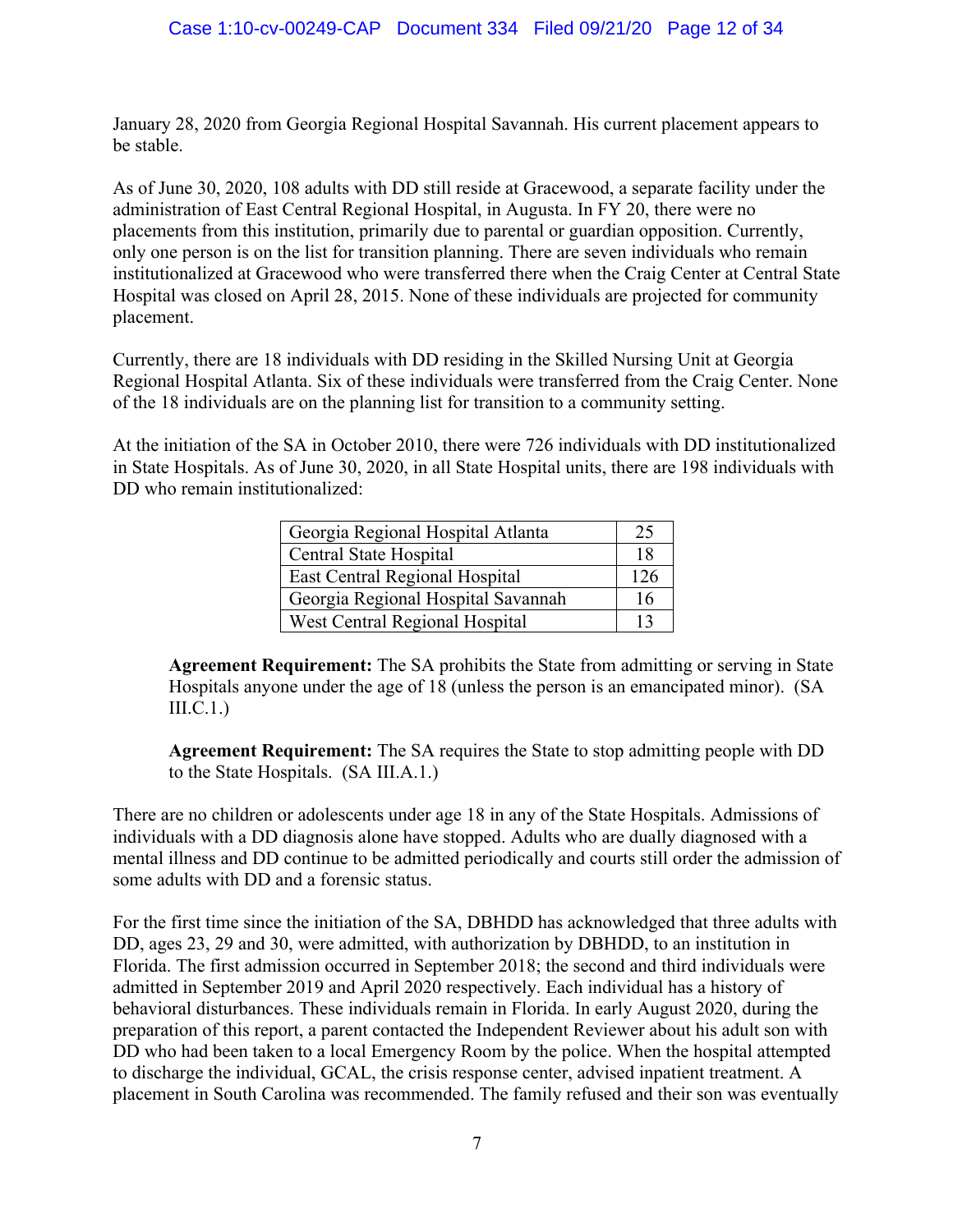placed in a crisis respite home. Although DBHDD staff stated that these out-of-state institutional placements are few in number, they are of considerable concern to the Independent Reviewer and will continue to be monitored. Institutional placement in other states should not be an option. Rather, the State should expand its service capacity in the community to enable the at-risk individual to stay in the most integrated setting in Georgia.

**Agreement Requirement:** The SA prohibits the State from transferring people with DD and SPMI from one institutional setting to another unless the individual makes an informed choice or the person's medical condition requires it. The State may transfer individuals with DD with forensic status to another State Hospital if this is appropriate to that person's needs. The State may not transfer an individual from one institutional setting to another more than once. (SA III.C.2.)

Sixty adults residing in the Craig Center at Central State Hospital were transferred to other State Hospitals when that institutional unit was closed in 2015. The Independent Reviewer has not been informed of any institutional transfers since the closure of the Craig Center.

**Agreement Requirement:** The EA requires the State to notify the IR within seven days of its determination that the most integrated setting for any individual with DD is the State Hospital, a SNF, an ICF, or a psychiatric facility. (EA 10; see also EA 8). The SA allows the IR to conduct an independent assessment of any such determination. (EA 10)

DBHDD has notified the Independent Reviewer when an individual from Gracewood or the Skilled Nursing Unit at Georgia Regional Hospital Atlanta is transferred to a nursing home or a hospice care setting. These transfers have been medically necessary.

**Agreement Requirement:** The EA requires the State to develop and regularly update a transition-planning list for prioritizing transitions of the remaining people with DD in the State Hospitals. The EA requires the State to move people to the community at a reasonable pace. (EA 7)

**Agreement Requirement:** The SA requires that individuals with forensic status be included in the DD Target Population. (SA III.A.3.b.)

**Agreement Requirement:** The SA requires that the number of individuals served in a host home shall not exceed two, and the number of individuals served in any congregate living setting shall not exceed four. (SA III.A.2.b.ii(B).

DBHDD has complied with the requirement to develop and update transition-planning lists for all individuals with DD who are institutionalized in State Hospitals. However, the pace of transitions has slowed. Currently, there is one individual on the transition-planning list for Gracewood. As of June 30, 2020, there are a total of 27 individuals on the list for placement from the five State Hospitals: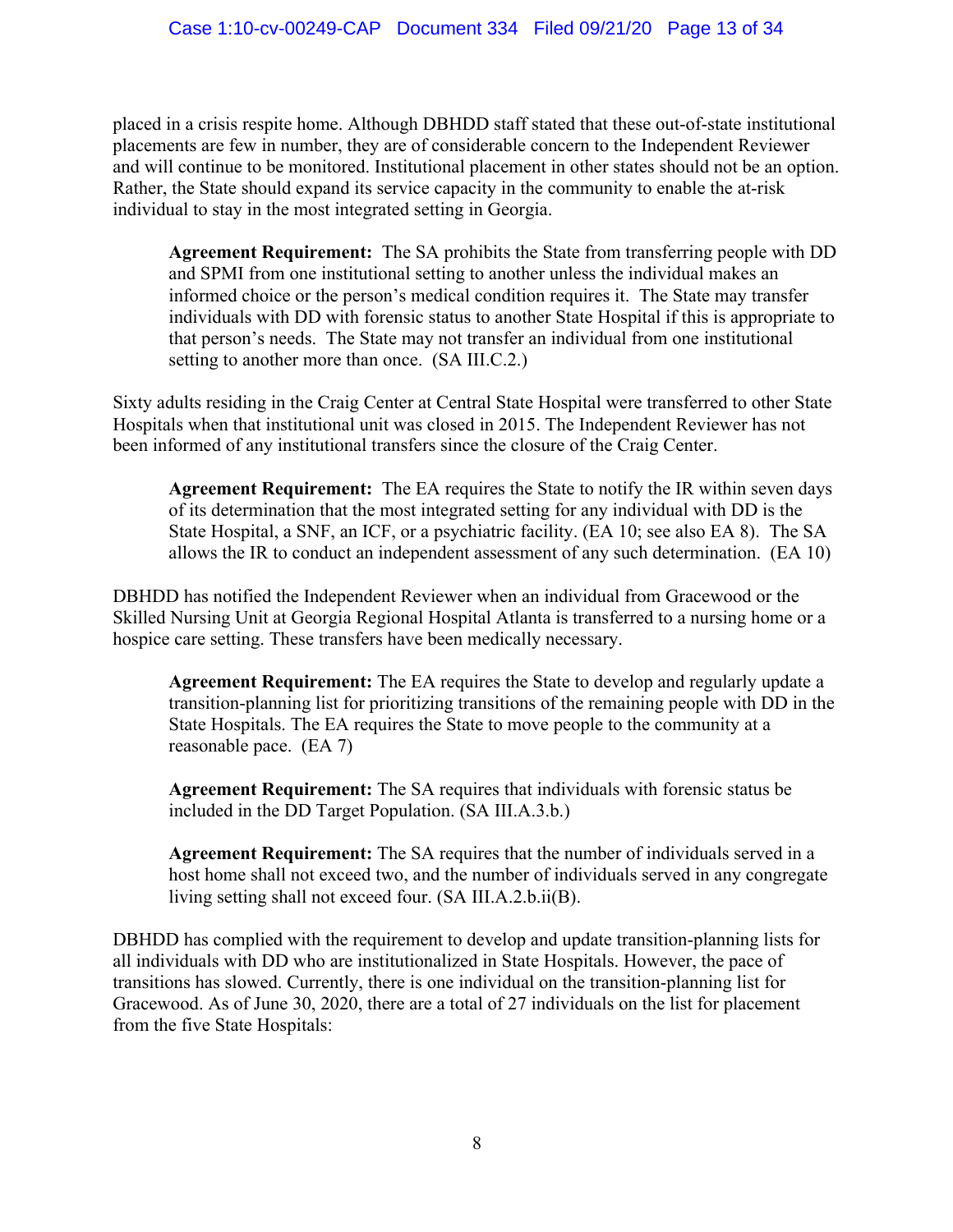| Georgia Regional Hospital Atlanta  |  |
|------------------------------------|--|
| Central State Hospital             |  |
| East Central Regional Hospital     |  |
| Georgia Regional Hospital Savannah |  |
| West Central Regional Hospital     |  |

Individuals with a forensic status have been included consistently in the transition to community residential settings. At least two of the individuals placed before the end of the Fiscal Year had forensic status since they were discharged from Central State Hospital, the forensic hospital in Milledgeville.

On June 30, 2020, there were 595 individuals in forensic units at the State Hospitals. On that date, there were 51 adults with I/DD in these forensic units (9%).

| Georgia Regional Hospital Atlanta     |    |
|---------------------------------------|----|
| Central State Hospital                | 18 |
| East Central Regional Hospital        | 13 |
| Georgia Regional Hospital Savannah    |    |
| <b>West Central Regional Hospital</b> |    |

The transition-planning list referenced earlier includes 17 individuals with forensic status (65%).

Host homes continue to sponsor no more than two individuals. With one exception, group homes have four or fewer residents.

The EA's requirements regarding the transition process itself could not be reviewed for this report. Additionally, DBHDD did not issue its anticipated Support Coordination Performance Report; therefore, information regarding post-discharge monitoring by Support Coordinators, as defined in the EA, was not available. The resources for post-move monitoring were reduced when the State terminated the CRA Consulting contract due to the budget cuts. (The CRA Consulting contract provided clinical oversight and supports to individuals with DD living in community-based settings.) DBHDD has stated that it intends to contract directly with clinicians throughout the State but, based on the information available, those plans are in very early stages of implementation.

## Support Coordination

**Agreement Requirement:** The SA requires the State to provide Support Coordination to all Waiver participants. Support Coordination involves developing ISPs that are individualized and person-centered, helping the person gain access to all needed services identified in the ISP, and monitoring the ISP and making changes to it as needed. (SA  $III.A.2.b.iii.)$ 

Support Coordination is provided by seven Support Coordination agencies. The role of the Support Coordinator, as described in policy, is consistent with the expectations described above.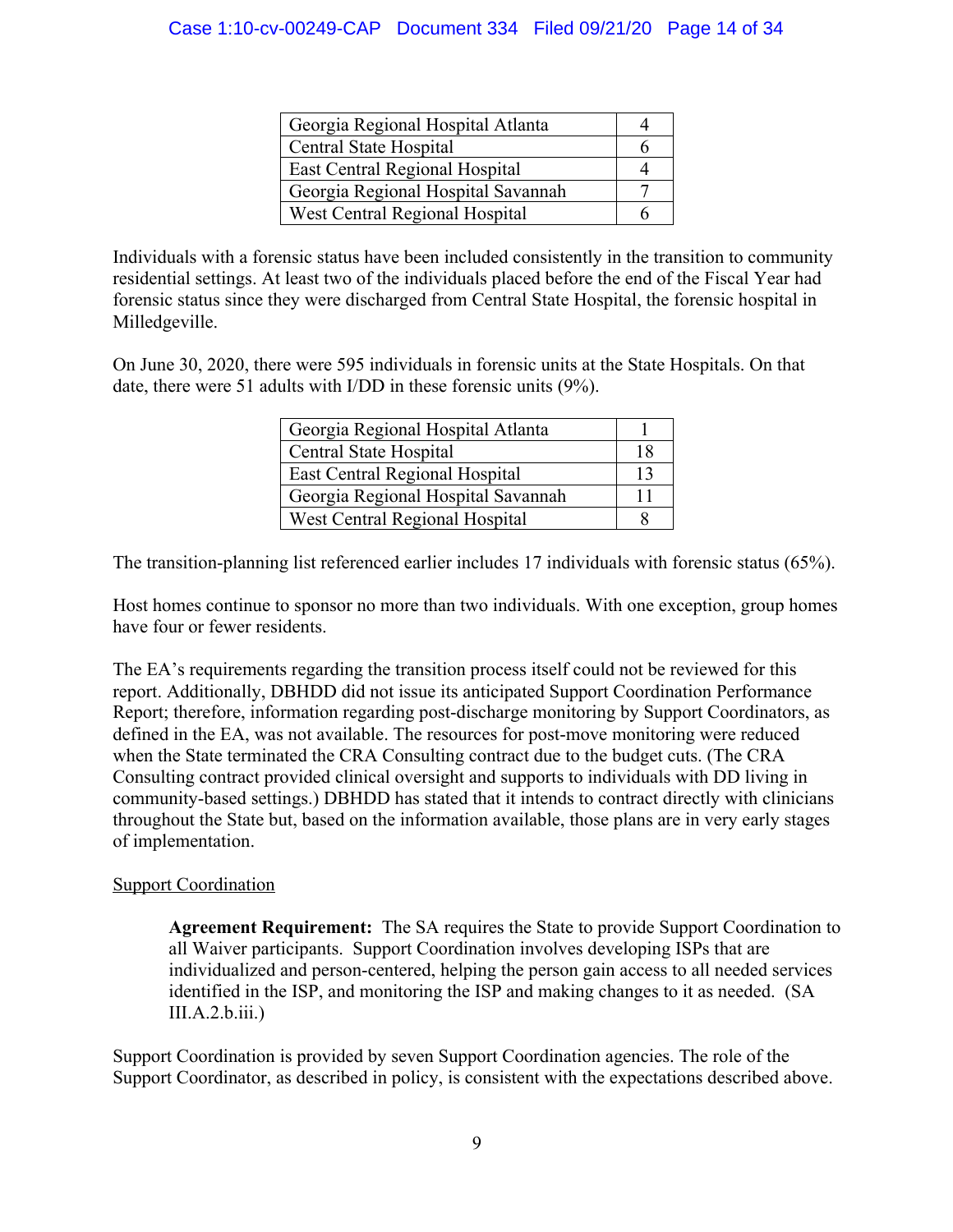The pandemic has seriously disrupted Support Coordination. Visits to community residences are not permitted and there is uneven access to the technology and secure meeting platforms required for virtual meetings. As a result, Support Coordination agencies have been forced to rely on telephone conversations and access to electronic records, if utilized by a residential provider agency. The Independent Reviewer's discussions with staff from Support Coordination agencies revealed the difficulties the agencies have in working through the obstacles imposed by the pandemic, as well as their very commendable efforts to ensure that ongoing contact is made with the individuals assigned to each caseload. Reasonable efforts have been made to review any incident reports. One Support Coordinator even notified law enforcement and Adult Protective Services when she learned of bruises on one individual. Additional complications have included the inability to recruit and train Support Coordinators in a timely manner, ongoing problems with the IDD Connects computer system, and the need to conduct Individual Service Plan (ISP) meetings by telephone or through a HIPAA-approved meeting platform. All Support Coordination staff expressed deep concern about their inability to conduct in-person visits with the individuals on their caseloads during the pandemic.

Given the current circumstances under which Support Coordinators are working and the lack of comprehensive information available at this time, the only provision that can be specifically addressed in this report is the EA requirement regarding caseload size.

**Agreement Requirement:** The EA requires specific caseload limits. The caseload for Support Coordinators shall be a maximum of 40 individuals. The caseload for Intensive Support Coordinators shall be a maximum of 20 individuals. (EA 16.e.)

Information provided by DBHDD has been reviewed/revised with the Support Coordination agencies. The ongoing problems with IDD Connects required caseload sizes to be counted manually. The computerized lists in IDD Connects are not accurate or reliable. This is a very serious barrier to tracking the delivery of supports, monitoring performance and ensuring remedial action as needed.

The information in the chart below was obtained directly from the seven Service Coordination agencies. The caseload for each Service Coordinator was reviewed. The number of Service Coordinators reported for each agency includes all Service Coordinators, including those who provide Intensive Support Coordination.

| <b>Support Coordination</b>         | <b>Number</b> | In         | Percent    |
|-------------------------------------|---------------|------------|------------|
| <b>Agency</b>                       | of SCs        | Compliance | Compliance |
| <b>Benchmark Human Services</b>     | 36            | 28         | 78%        |
| CareStar                            | 14            | 13         | 93%        |
| <b>Columbus Medical Services</b>    | 136           | 130        | 96%        |
| Compass Coordination                | 16            | 12         | 75%        |
| <b>Creative Consulting Services</b> | 111           | 88         | 79%        |
| Georgia Support Services            | 46            | 45         | 98%        |
| Professional Case Mgmt.             | 68            | 68         | 100%       |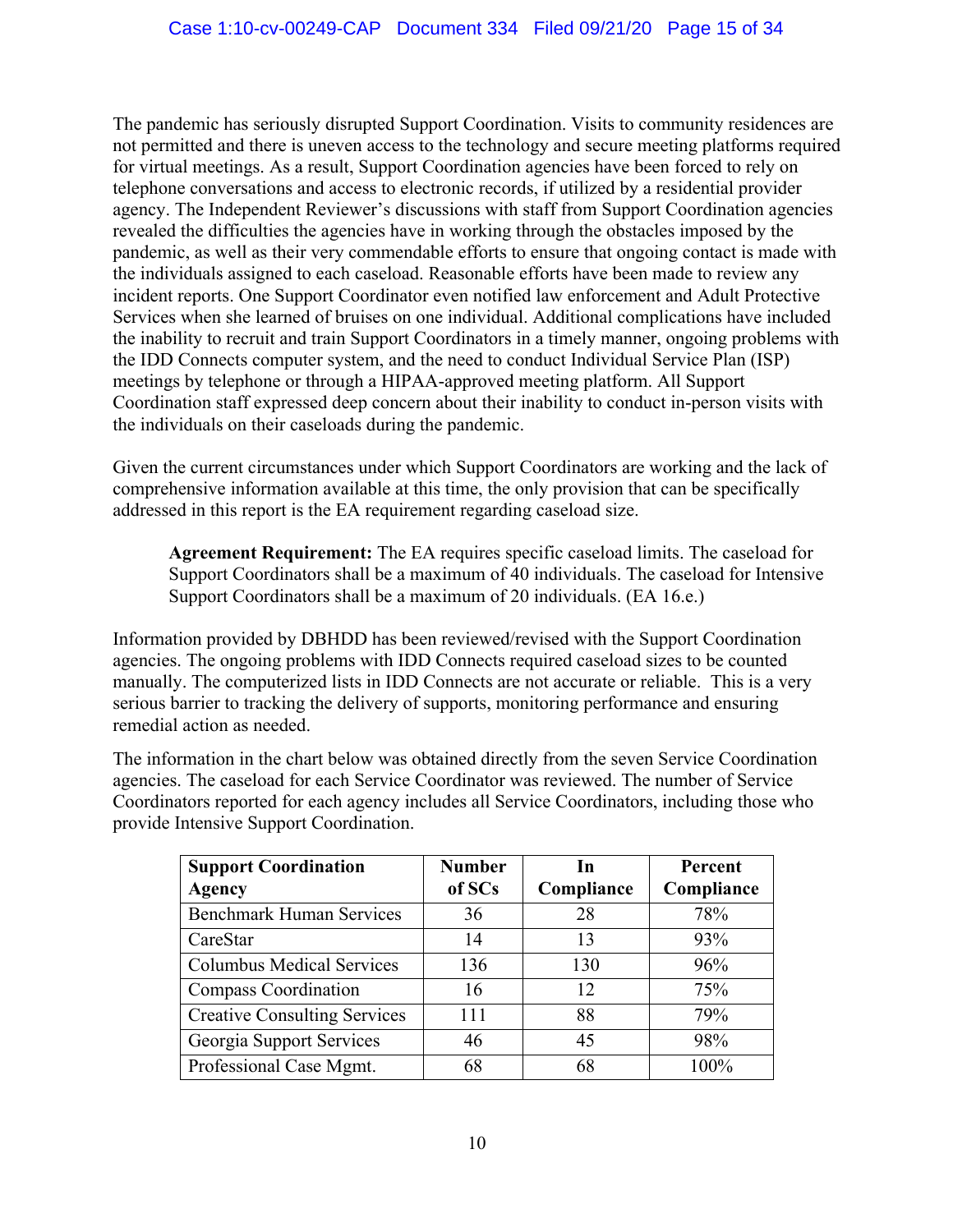#### Individuals with Complex Needs

As discussed earlier, due to the COVID-19 restrictions, there is a lack of current, reliable and complete information about individuals with DD receiving community-based residential services throughout Georgia. This is especially true regarding individuals with complex behavioral or health risks that require careful and proactive oversight. Despite diligent efforts by Support Coordinators, clinical professionals, Regional field office staff, and advocates, it has been impossible for them to conduct routinely scheduled on-site visits in order to ascertain the well being of these individuals. Even families have been prohibited from visiting. The use of virtual meetings and telephone conversations, while certainly helpful, is not an adequate replacement for on-site face-to-face visits. Until unimpeded visitation is resumed, including unscheduled visits, it will not be possible to have complete and objective facts about the status of each individual.

Individuals residing in their own or family homes also have been impacted by the pandemic. The inability to interact with friends and meaningful others and to participate in typical community activities has disrupted daily routines and caused some problems. Behavioral crises have escalated for some individuals with deleterious effect on caregivers and on the individuals themselves.

The EA requires the maintenance of adequate oversight and intervention for individuals with high-risk and/or complex needs.

**Agreement Requirement:** For all individuals with DD receiving services in the State's system, who face a heightened level of risk due to the complexity of their medical or behavioral needs and/or their community providers' inability to meet those needs, the State is to identify, assess, monitor and stabilize them, provide them with Statewide Clinical Oversight (EA 15) and provide them with Support Coordination (EA 16) per EA criteria. The EA also requires the State to maintain a High Risk Surveillance List (HRSL) of individuals with DD in the community, who transitioned from a State Hospital since the entry of the SA, who face a heightened level of risk due to the complexity of their medical or behavioral needs and/or their community providers' inability to meet those needs. (EA 13, 14.) The HRSL shall include identifying data, as well as Health Risk Screening Tool (HRST) score and a summary of CIRs and clinical findings that indicate heightened risk due to complex medical or behavioral needs. For all individuals on the HRSL, the State is to monitor CIRs, Support Coordination notes, and clinical assessments. The State is to update the HRSL at least once a month. (EA 14.a.) The EA also requires the State to implement a Statewide Clinical Oversight (SCO) program in all Regions of the State to minimize risks to individuals with DD in the community who face heightened risk due to complex needs. (EA 15.a.)

DBHDD has complied with the obligation to develop the HRSL. This List is maintained in the Office of Health and Wellness, with input from staff working throughout the Regions. The last list included in the electronic files submitted to the Department of Justice and the Independent Reviewer was posted in July 2020. It includes a summary of the High Risk incidents by Region, individual, and descriptor of the identified risk. The risks are reflective of the criteria specified in the EA: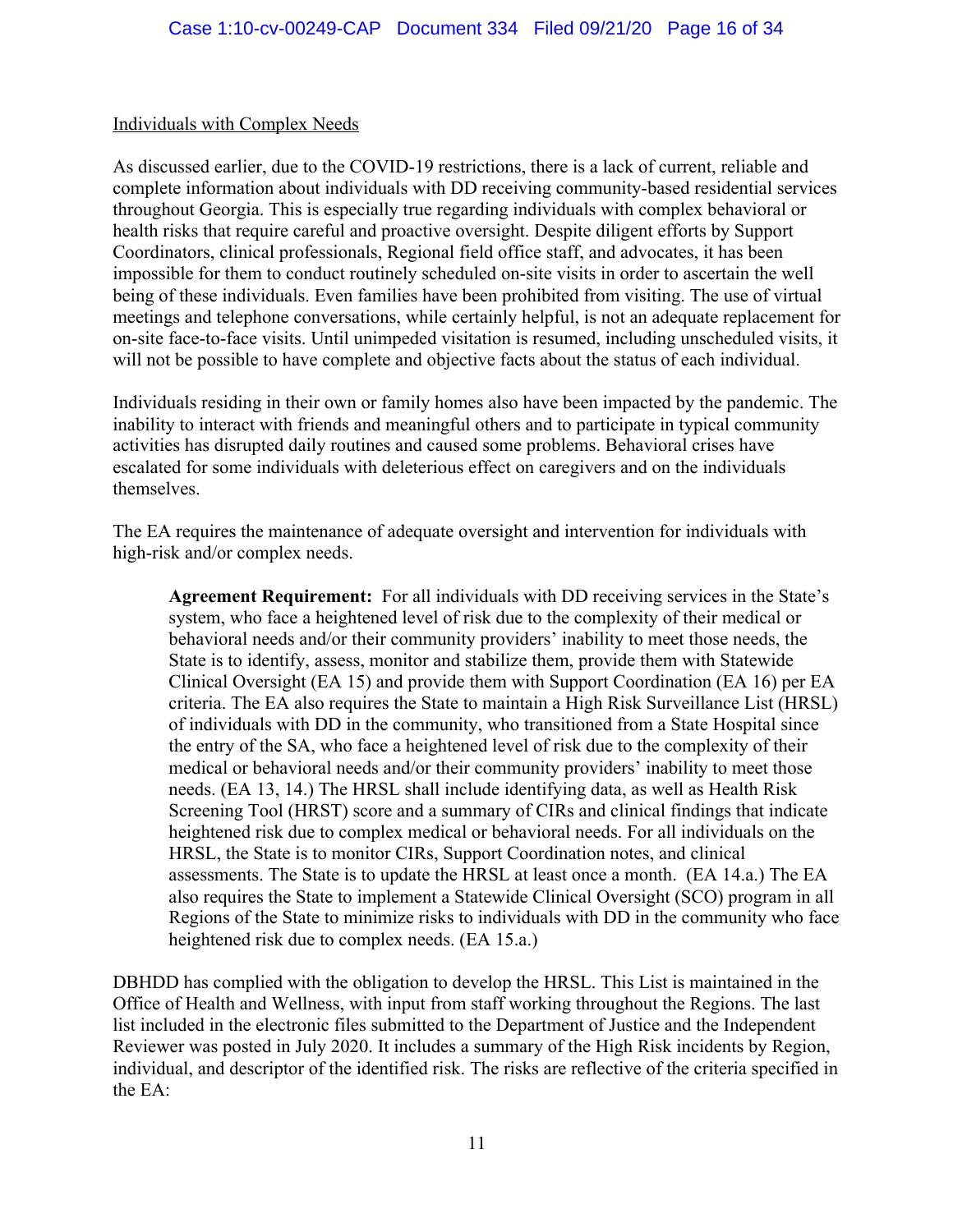**Agreement Requirement:** The EA requires the State to place individuals on the HRSL based on the following escalation criteria:

Health – increase in HRST score; ER visit; hospitalization; recurring serious illness without resolution; or episode of aspiration, seizures, bowel obstruction, dehydration, GERD, or unmet need for medical equipment or healthcare consultation;

Behavioral – material change in behavior; behavioral incident with intervention by law enforcement; or functional/cognitive decline;

Environmental – threat or actual discharge from a residential provider; change in residence; staff training or suitability concern; accessibility issues; loss of family or natural supports; discharge from a day provider;

Other – confirmed identification of any factor above by a provider, Support Coordinator, family member, or advocate. (EA 14.b.)

The EA also requires the State to provide interventions in a timely manner. The specific timeframes for oversight, initial intervention, and follow-up as warranted, as well as the requirements for timely notification of 911 or crisis services, the Support Coordinator, the Field Office and the Office of Health and Wellness are detailed in EA 14.c. and 15.c. Unfortunately, data remain insufficient to show if the required interventions were prompt enough to satisfy the EA criteria. Moreover, when reviewing death investigations, discussed further below, in too many cases, it was found that interventions were not delivered in a timely manner to individuals in decline or in crisis.

Each event included in the July 2020 report lists the intervention taken to address the risk and, in some cases, the actions that will be taken for ongoing oversight. Although the descriptions and the interventions are set out, it is not possible to verify the accuracy of the specific representations without on-site observation and monitoring. As discussed above, this is not possible at the present time. The responses to the risks are largely email reports submitted by the residential provider, who may have a self-interest in softening rough edges and not revealing all pertinent details if there is a negative outcome for the individual. There needs to be State oversight and a more independent determination of whether interventions were timely and adequate. Furthermore, there are a number of incidents without any description of the follow-up. For example:

• On  $6/7/20$ , M.M. was taken to the hospital after complaining that his stomach hurt. It was determined that he had a small bowel obstruction and he was admitted for closer observation and treatment. Although there is a notation that the medical issue was resolved, there are no updates as to his treatment, recovery status or preventative actions that will be implemented. There is no information provided regarding the notification of the Support Coordinator, the Field Office and the Office of Health and Wellness. In addition, there is a question regarding staff's reaction to M.M.'s complaint of pain. Although he was vomiting, in pain and gagging when given his medication, M.M. was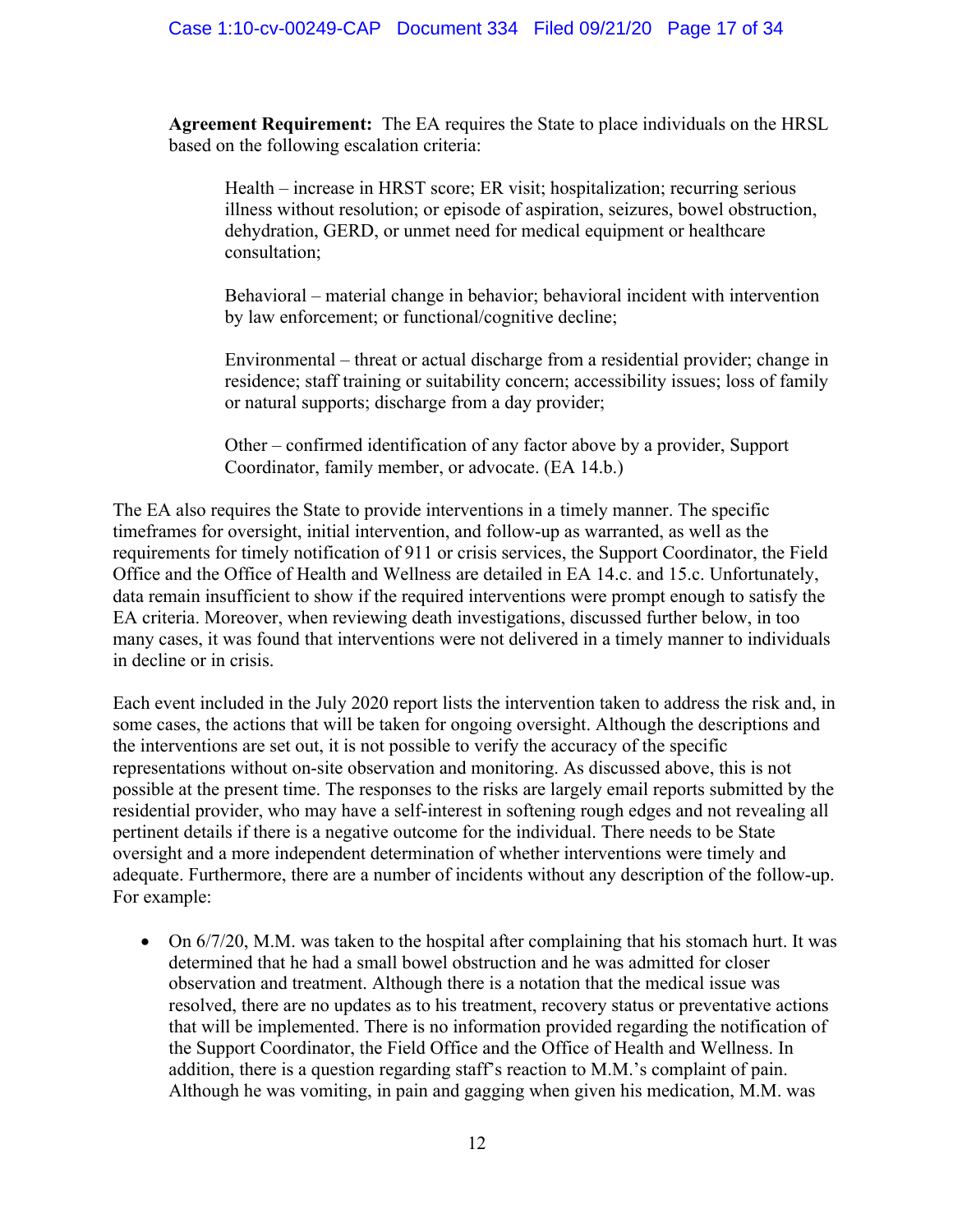put to bed and not taken to the Emergency Room until the next morning, after he refused breakfast and said his stomach hurt when he walked.

- On  $6/13/20$ , J.A. was involved in an altercation while shopping. His staff person participated in the altercation and was placed under suspension pending the completion of the investigation. There was to be an updated follow-up note, but this entry has not been completed, so it is not known if there was any disciplinary action.
- On 6/20/20, staff physically abused L.J. The incident was appropriately referred to the Support Coordinator and to law enforcement. The staff person was suspended. However, there are no follow-up activities documented.

The EA (EA 15.a.) also requires the State to implement a Statewide Clinical Oversight (SCO) program in all Regions of the State to minimize risks to individuals with DD in the community who face heightened risk due to complex needs.

The last SCO list provided to the Department of Justice and the Independent Reviewer is dated July 2020. It lists the individuals with medical, behavioral and legal risks. However, there is minimal information and the Status is primarily noted as "Continue to Monitor," with no details.

Support Coordinators have expressed their concern about their inability to thoroughly examine the current circumstances of the individuals on their caseloads without on-site observation and communication. Although Support Coordinators continue to receive incident reports, they have not been able to verify the adequate implementation of Corrective Action Plans (CAPS) or any other remedial measures. As such, any detailed comments or evaluation of DBHDD's adherence to the oversight and intervention activities required by the EA (EA 14.c., EA 15.c.)) must be deferred.

In March 2020, DBHDD's Office of Performance Analysis completed a pilot fidelity review of a random sample of 32 events that rose to the level of SCO. For each event, this study asked 14 questions consistent with the notification and response requirements included in the EA. (EA 15.c.) The overall findings from this initial effort were promising. For example, nursing assessments of destabilizing risks were completed, emergency services were notified and competency-based staff training was provided for any identified deficiencies. However, two items that did not achieve the standard of acceptable performance included timely notification of Support Coordinators and the documentation of assessment findings on the individual's HRST or Emergency Medical Record. This is a very limited study in scope. Nonetheless, it is a promising example of the analysis that can and should be conducted in order to gauge adherence to the requirements of the EA and to generally accepted standards of professional practice.

The EA also requires:

The State shall provide or facilitate (by phone, email, or in person), technical assistance, and training to contracted providers and support coordinators who serve individuals with DD in the community who face a heightened level of risk due to the complexity of their medical or behavioral needs. (EA 15.e.)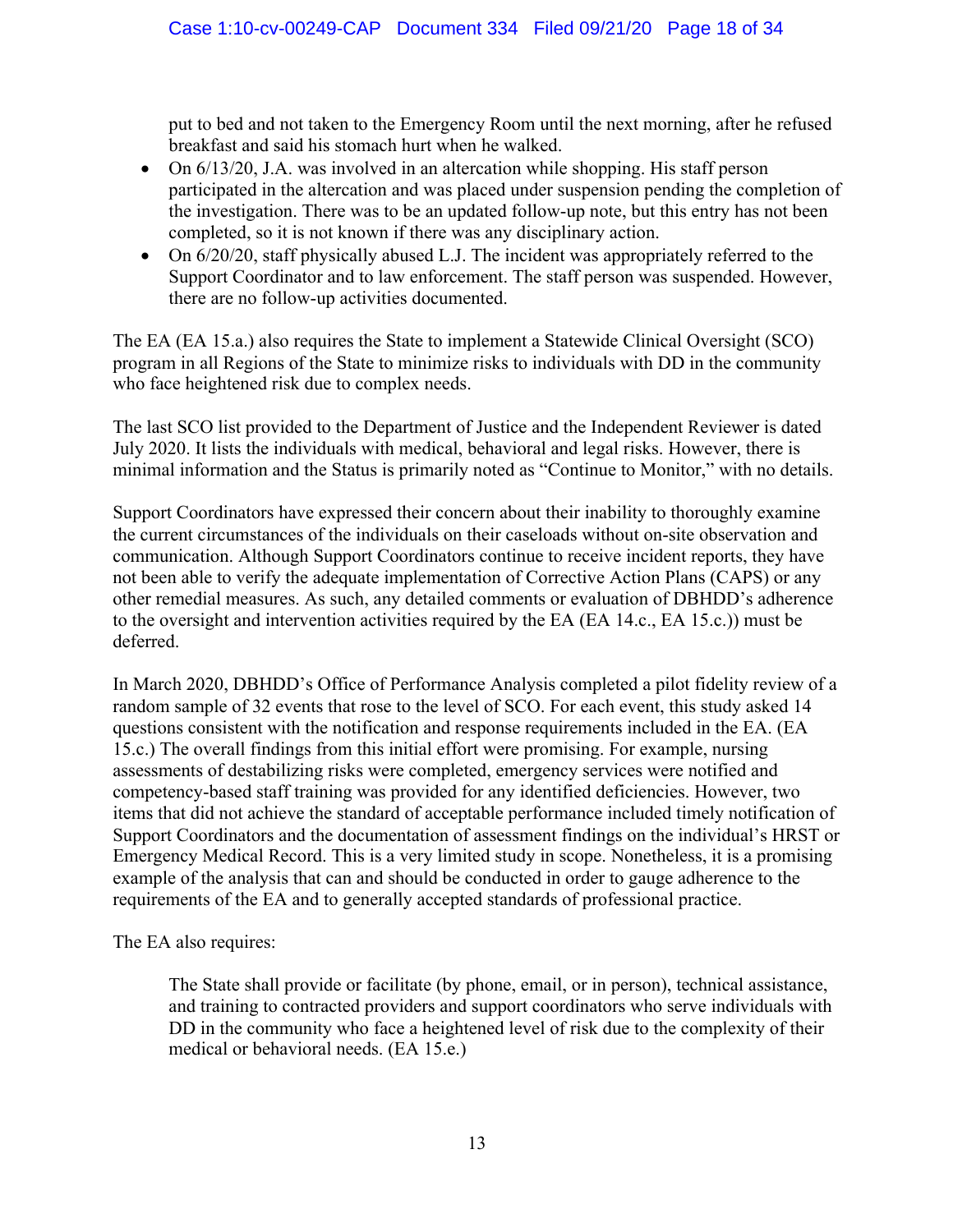The State is to have medical and clinical staff available to consult with community health care practitioners (primary care doctors, dentists, hospitals/ERs, specialists) to provide assistance to providers and Support Coordinators who report difficulty accessing or receiving needed services from community health care practitioners. (EA 15.f.)

The impact of the recent decision to terminate external clinical consultation due to budget cuts cannot yet be measured. Certainly, there is trepidation expressed from the community sector because clinical resources in certain parts of Georgia remain very limited. The consultation provided by clinicians retained by CRA Consulting is to be replaced by consultation from local clinicians, clinicians in the Field Offices and clinicians assigned to the Office of Health and Wellness. At this time, the changes required due to the budget reductions remain in a transitional stage.

DBHDD reports that it has continued or expanded relationships with a variety of professional and academic organizations. These resources will assist with the provision of clinical supports, either through direct involvement with individuals with complex needs or through the training/education of clinicians. For example:

- Emory University continues to offer a 12-week nursing curriculum addressing the clinical challenges faced by many individuals with DD.
- Faculty and graduate level students at the University of Georgia have begun collaboration on the clinical review of individuals with complex behavioral needs.
- A Behavior Analysis Peer Review Committee has been established to review challenging individual cases. All members of the Committee are highly qualified Board Certified Behavior Analysts at the Doctoral level (BCBA-D).
- In September 2019, training began for residential and day providers in the Positive Behavior Supports (PBS) curriculum published by the American Association on Intellectual and Developmental Disabilities. To date, 34 staff from 17 provider agencies have been trained as trainers of this curriculum. The curriculum is focused on knowledge and performance competencies. As part of the training, best practice standards for behavioral supports are being reinforced. The goal is to train 100 providers and all Regional behavior analysts and behavior specialists as instructors. Training has been interrupted due to COVID-19, but is planned for resumption as soon as possible.

The efforts to strengthen clinical resources related to behavioral health services are especially important given that serious and significant gaps still remain in the provision of these interventions and supports in the State's system. For example:

- L.V., a 28 year-old woman, has been hospitalized at Georgia Regional Hospital Atlanta since December 21, 2017. Prior to her admission, she lived in a group home. She has a history of serious self-injury and disruptive behavior. She is on the transition-planning list, has been accepted by a residential provider and is in the process of selecting a behavior services provider who can meet her needs. No discharge date has yet been confirmed.
- F.D., a 37 year-old man, was admitted to East Central Regional Hospital on August 8, 2018, from the County Jail. He was found Incompetent to Stand Trial on charges of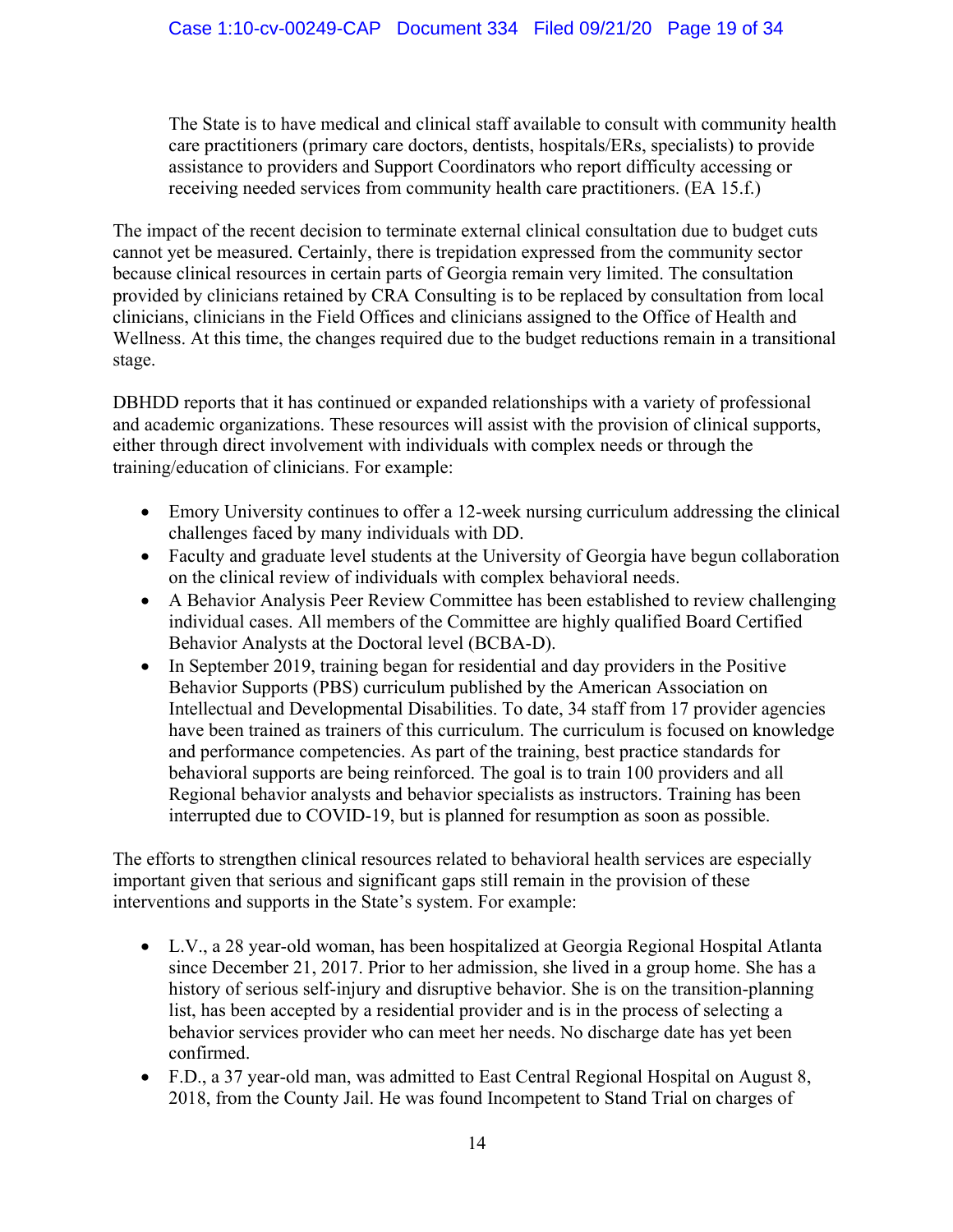aggravated assault. The Independent Reviewer and her consultant reviewed F.D. while he was placed in a Crisis Respite Home; subsequent placements were unsuccessful. There are no community placement plans at this time.

• S.R., a 34 year-old woman, transitioned from Central State Hospital under the terms of the EA on September 28, 2016. She was re-admitted to Central State on November 26, 2019, due to threatening behavior towards her group home staff. There are no discharge plans at this time.

The most recent SCO List, dated July 2020, lists 74 individuals who have had a combined total of 111 behavioral crises involving law enforcement in the period from June 2019 to July 2020. It is not known how often jail stays were imposed as a result of the crises. However, ten of these individuals (14%) were charged with criminal conduct. DBHDD has informed the Independent Reviewer that they do not monitor the number or status of individuals with DD in local jails.

For prior reports to the Court, the Independent Reviewer and her BCBA-D consultant have reviewed a sample of individuals from the SCO List with these designations. This work requires site visits. It will be started again once the pandemic has subsided.

## Crisis Respite Homes

**Agreement Requirement:** The EA requires the State to provide individuals living in the Crisis Respite Homes (CRHs) with additional clinical oversight and intervention per the SCO provisions. (EA 17.b.) The EA requires the State to create a monthly list of individuals in the CRHs for 30 days or longer with data on lengths of stay, reasons for entry to the CRH, and barriers to discharge. (EA 17.c.)

Given the current restrictions due to COVID-19, detailed reliable information could not be obtained independently about each of the individuals residing in the CRHs. It is not known to what extent additional clinical oversight and intervention have been provided. DBHDD has complied with the requirement to issue a monthly list regarding individuals with a stay of 30 days or more. The most recent report, from July 2020, provides only brief documentation about the 24 individuals who have been in CRHs 30 days or more:

- C.B. has been in the same CRH since October 2017. Her parents/guardians refuse any placement outside of Region 5; there have not been any viable options offered to them in that area of Georgia.
- Four individuals were admitted to a CRH in 2018. Two individuals, J.W. and M.H., have pending placements but no definite discharge date. C.B. was released from jail to a CRH and is currently hospitalized for medical care. Future plans are unresolved according to the documentation available. J.D. has agreed to consider other providers as his previously committed provider had delays due to zoning issues. The search for alternative options is underway.
- Five individuals were admitted to a CRH in 2019. J.H. was discharged to a residential provider on July 28, 2020. N.B. has an assigned provider and was to have an ISP meeting in August. The placement for D.R. is pending. There are no definitive plans for W.R. and H.P.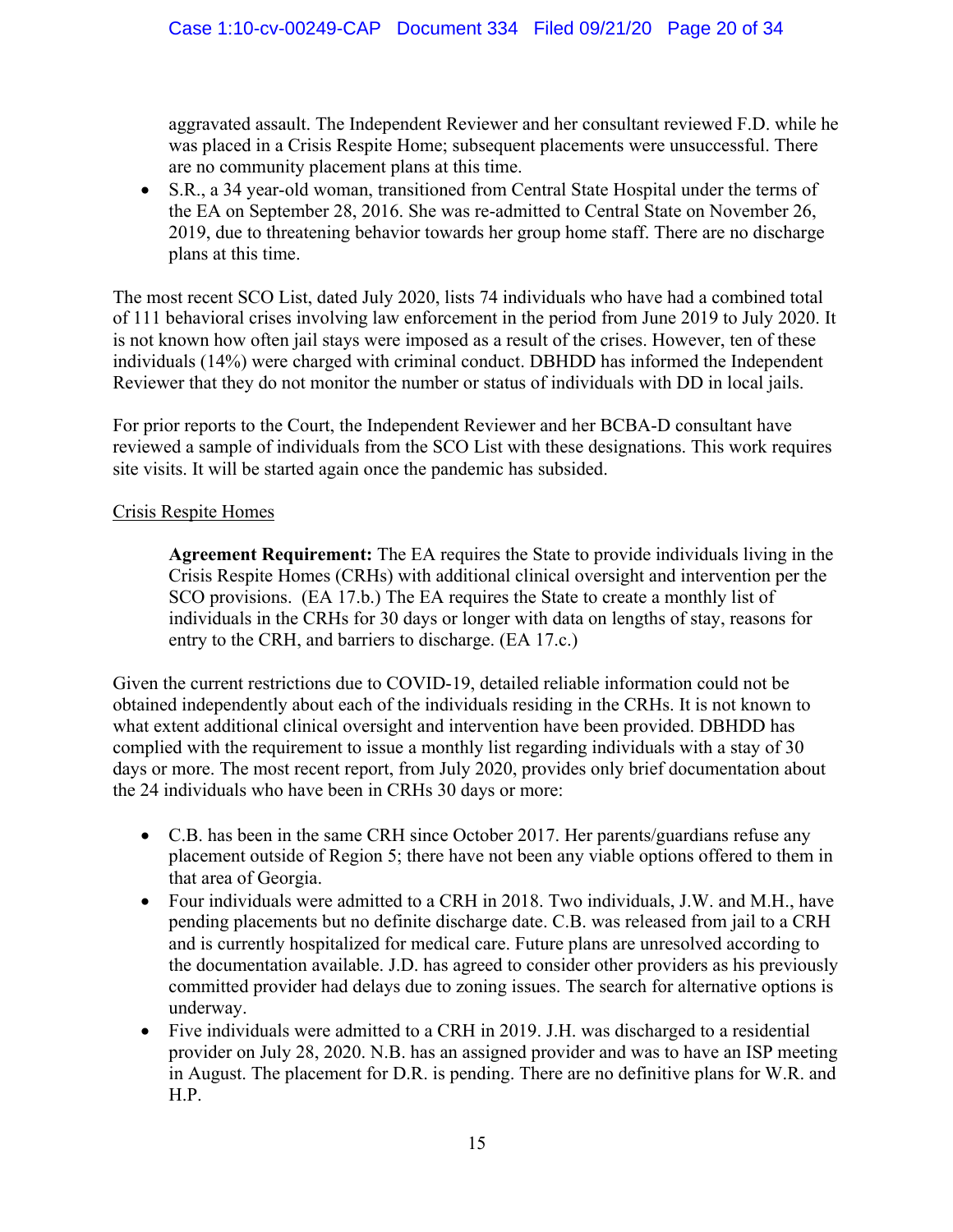• The remaining 14 individuals were admitted to the crisis homes during the current calendar year. There are no discharge dates confirmed for any of these individuals although potential placements are planned for four of the individuals including S.J., R.H., D.W. and A.G.

In February 2020, at the request of a Superior Court Judge, J.D. was introduced to the Independent Reviewer at his previous group home. He asked for help in finding another place to live. He was placed in the crisis home after an encounter with law enforcement. He has self-injurious behavior and a history of pica. Although he is articulate, interested in work, friendly and responsive to others, at least ten providers have refused to serve him. Appropriate options will need to be created for him.

In January 2020, L.T. was transitioned from Central State Hospital to a group home. She was admitted to the crisis home 13 days later due to disruptive and self-injurious behavior. Since placement in the crisis home, one finger has been partially amputated due to her self-harm. Her parents have reported to the Independent Reviewer that they do not think her transition was planned carefully.

As discussed in previous reports, the barriers to discharge from a CRH continue to be formidable for many of the individuals on the monthly list. These barriers continue to include behavioral management issues and the insufficient number of qualified residential providers with the skills and resources to support individuals with challenging behaviors, often the result of trauma, the lack of stability and the absence of meaningful relationships. Ongoing discussions with advocates, family members, Support Coordinators, clinical professionals and residential providers confirm the inadequacy of supports in the current system.

#### Investigations and Mortality Reviews

Since the beginning of the SA, DBHDD has provided the Independent Reviewer with Critical Incident Reports (CIRs), investigations and Corrective Action Plans (CAPs) for the deaths of all individuals with DD who either transitioned from a State Hospital under the terms of the Agreements or received Home and Community-Based Waivers. Until the contract was cancelled in July 2020, the Columbus Organization reviewed the investigations completed by DBHDD and commented on the findings. Their reports were also provided to the Independent Reviewer.

Following receipt, each document is reviewed by the Independent Reviewer and then categorized by year of death, provider agency, residential address and whether the DBHDD investigator substantiated neglect.

Despite the pandemic, the receipt of death investigations has continued. Due to the circumstances, there have been delays in the completion of the investigations, although extensions have been granted. DBHDD has reported that the current average time for completion is 45 days. However, DBHDD's on-site review of the completion of CAPS has been discontinued by necessity. There has not been a timeline established for the renewal of these onsite reviews.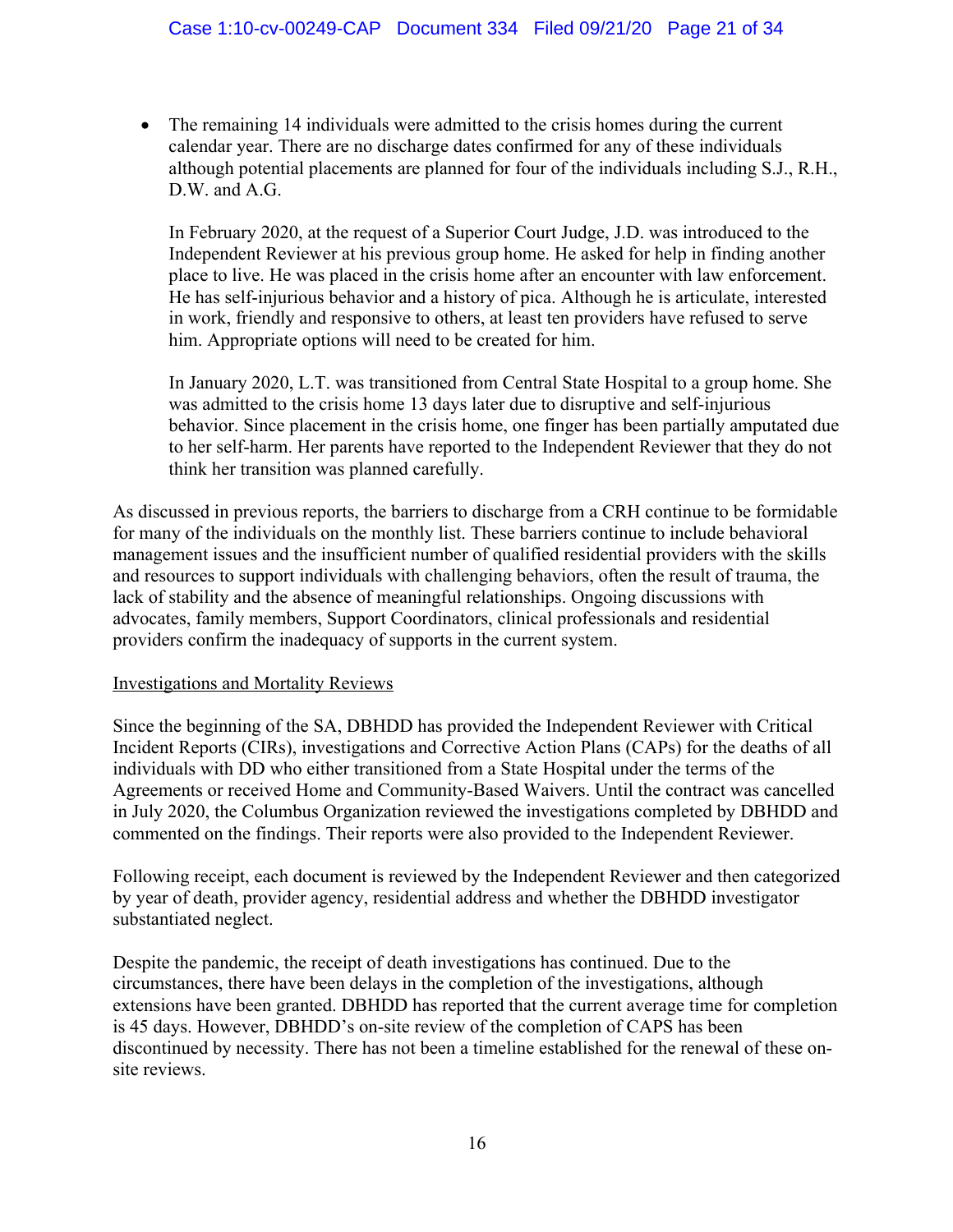DBHDD has worked diligently to strengthen its investigation process. There is evidence of effort and thoroughness. Areas of weakness identified in the investigation process, including supervisory oversight and consistency in the scope of interviews, have been largely corrected. Although the Columbus contract was cancelled due to budget reductions, it is advantageous that the Georgia Advocacy Office, the Protection and Advocacy system for Georgia, has access to un-redacted investigations and CAPS when there is probable cause of abuse, neglect and/or exploitation. GAO's investigators are also very experienced and they are effective in pursuing any issues of concern.

**Agreement Requirement:** The EA requires the State to implement an effective process for reporting, investigating, and addressing deaths and CIRs involving alleged criminal acts, abuse or neglect, negligent or deficient conduct by a provider, or serious injuries to an individual. (EA 20)

**Agreement Requirement:** The State is to conduct a mortality review of deaths of individuals with DD who are receiving Waiver services from community providers. (EA 21) The investigation is to be completed by a trained and certified investigator, and an investigation report is to be submitted to the State's OIMI within 30 days after the death is reported. The report is to address any known health conditions at the time of death. The investigation is to include review of pertinent medical and other records, CIRs for the three months prior to death, any autopsy, and the most recent ISP, and may include an interview with direct care staff in the community. The State is to require the providers to take corrective action to address any deficiency findings in any mortality investigation report.  $(EA 21.a.)$ 

| Deaths reported to the IR         | 195     |
|-----------------------------------|---------|
| Investigations Completed*         | 107     |
| Deaths with Substantiated Neglect | 27(25%) |

|  |  | FY 20 Deaths of Individuals with DD |  |
|--|--|-------------------------------------|--|
|--|--|-------------------------------------|--|

\*55% of the deaths had investigations. As permitted by policy guidelines, 75 deaths were closed without an investigation. One investigation is pending completion. For 12 deaths, only a CIR has been received at this time.

In July 2020, the State provided its annual mortality report for Calendar Year (CY) 2019. The State reported 221 deaths of adults with DD in 2019, with a death rate of 16.7, up from 13.3 for CY 2018. The State reported very elevated death rates for adults with DD and high health risks—a death rate of 51.2 for Health Care Level (HCL) 5, the second highest risk level, and a death rate of 66.1 for HCL 6, the highest risk level.

The Independent Reviewer's nurse consultant, Julene Hollenbach, examined 26 investigations with findings of substantiated neglect. (The 27<sup>th</sup> death was the result of a traffic accident that killed both the individual and the staff person who was driving too fast.) Her review indicated the following: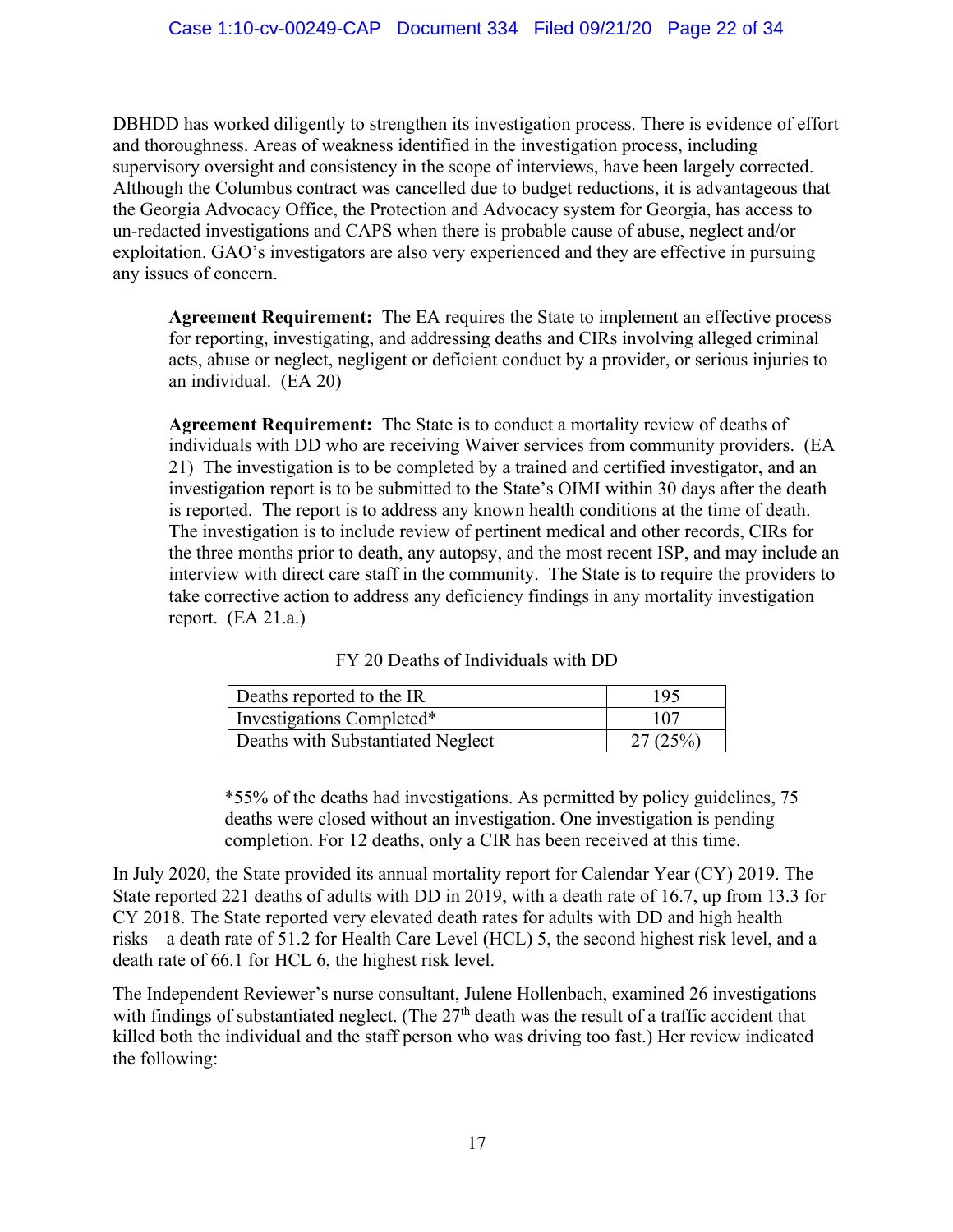- The quality of the investigations has greatly improved. They were more thorough with an extensive review of documents and interviews with the appropriate people. The conclusions were well founded and complete.
- Investigations were timelier. In most instances, if an investigation was not completed within 30 days, an extension had been approved. Completing a thorough investigation as soon as possible is extremely important as it may identify issues that place other individuals at risk. Once identified, those risks can then be minimized or eliminated quickly.
- 42% of the 26 investigations identified the deficient practice of staff not responding in a timely manner to a change in the condition of the person, thus resulting in a delay in obtaining needed care. This deficient practice was identified in the 2019 annual mortality report as one of the consistent areas of deficiency for the past two years. Specifically, the State's mortality report concluded that there were deficient practices with regard to "individual care and prevention" and that this includes sub-categories such as "response to emergency/change in condition," meeting "medical care needs," and "care coordination." The report concluded that these deficient practices may "indicate additional areas for systemic improvement." It appears that the system improvements that have been implemented to correct this issue have not been as effective as necessary.
- 83% of the investigations concluded that Health Care Plans had not been completed, were incomplete, were not individualized, or were not accurate. This deficiency resulted in a finding of neglect in three of the investigations. Health Care Plans have been identified as a critical tool to provide information to staff in order to enable them to provide essential, consistent care to individuals and to ensure that health needs are met and risks are minimized/eliminated. It appears that Health Care Plans are not being developed and utilized effectively.
- The HRST was identified in the annual mortality report as a highly effective tool to identify and assess high-risk individuals. However, 31% of the investigations concluded that the HRST was not current, so it did not accurately reflect each person's risk.
- The lack of staff with current training was cited in 50% of the investigations. Two of the trainings that were identified were CPR and CPI (Crisis Prevention and Intervention). Six of the investigations concluded that staff were not knowledgeable and/or did not implement emergency procedures, including CPR, in a timely manner, as required.
- It appeared that monitoring by Support Coordinators was being done quite consistently. However, 73% of the Support Coordinators did not identify the deficient issues and ensure that they were corrected, e.g., incomplete/missing/inaccurate Health Care Plans, lack of staff training, inaccurate Medication Administration Records (MARS), missing physician orders, inaccurate HRST, etc. This finding leads to critical questions about the thoroughness of the Support Coordinators' monitoring and the value they are adding to the objective of protecting individuals from harm.
- 62% of the investigations cited medication administration issues. Those deficiencies included: medications not signed for on the MARS, medications not administered as ordered, and missing physician orders. One of the individuals reviewed, C.R., died as a result of seizure activity. Neglect was substantiated against the provider for failure to administer her seizure medications as ordered and for failure to respond immediately to her change in condition. Neglect was also cited in the failure to assign trained staff to work with C.R. Her medication records documented that her anti-epileptic medication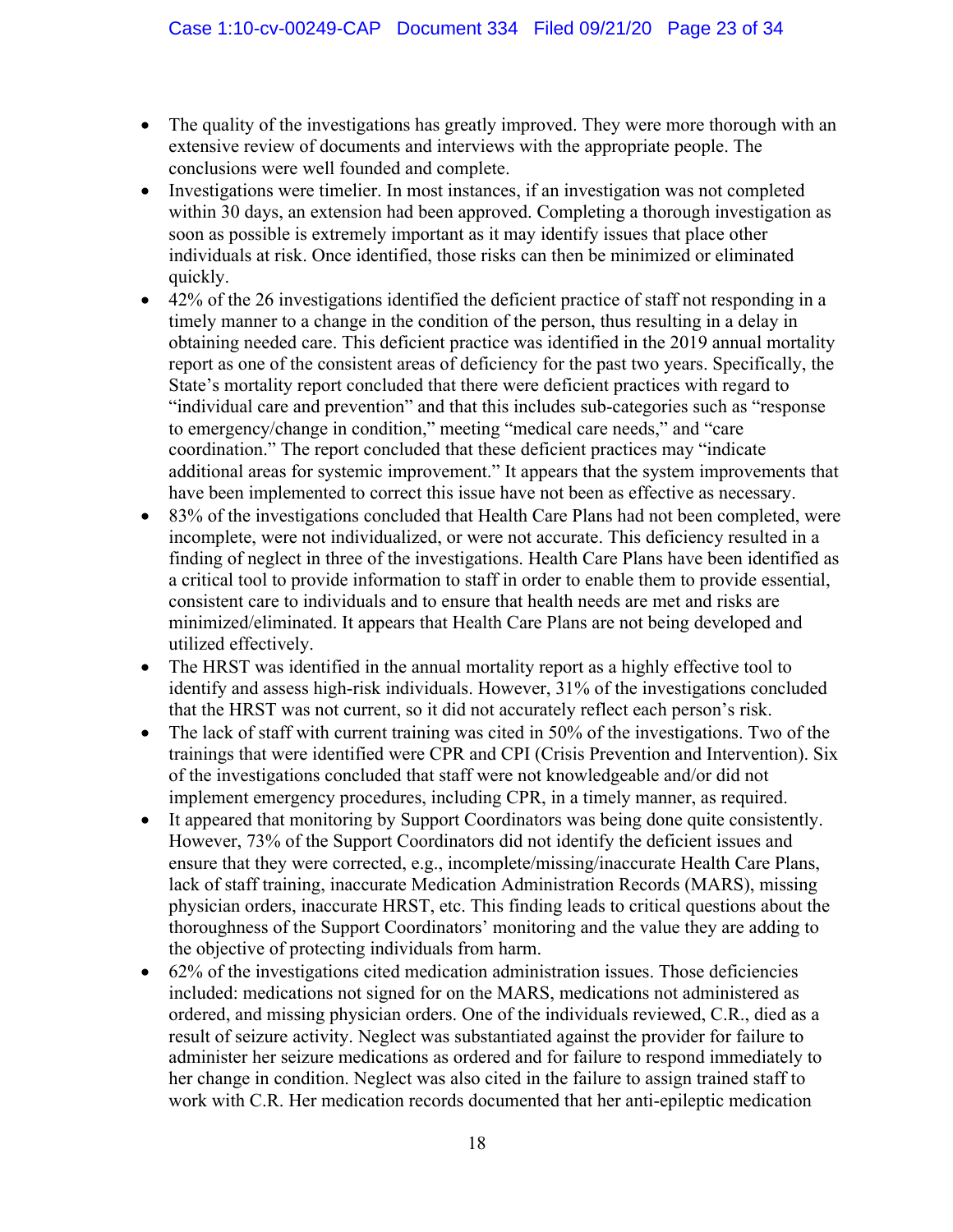was not signed as administered by nursing staff. At the time of this report, the death certificate was not completed and the cause of death was unknown. It cannot be determined if she received her medication or if this had any impact on her death, but it does identify the high risk involved when medication administration practices are not followed consistently. Medication management was also identified in the recent annual mortality review as one of the consistent areas of deficiency for the past two years. It appears that there is a need for systemic improvements.

In a separate memorandum, the Parties will be provided further detail from Ms. Hollenbach's findings for each deceased individual. She has already discussed her conclusions with the Director of the Office of Health and Wellness.

**Agreement Requirement:** The State is to implement a system that tracks deficiencies, CAPs, and implementation of CAP requirements for both the mortality investigation reports and the CMRC minutes and recommendations. (EA 22) The State is to generate a monthly report that includes each death, CAPs, provider implementation of CAP requirements, and any disciplinary action taken against the provider for failure to implement CAP requirements. (EA 23) The State is to analyze the death data to identify systemic, regional, and provider-level trends and compare it to national data. Based on a review of the data, the State is to develop and implement quality improvement initiatives to reduce mortality rates for individuals with DD in the community. (EA 24) The State is to publish a report on aggregate mortality data. (EA 25)

As referenced above, the pandemic has prevented both DBHDD's and the Independent Reviewer's on-site examination of the implementation of CAPS. There is agreement to collaborate on the reviews once access is restored. DBHDD has acknowledged that its reviews to date have indicated that only 40% of the CAPS have been implemented as expected.

As required by EA 25, the State has published in a timely manner its 2019 Annual Mortality Report. The report is carefully prepared and the data appear reliable. The "crude mortality rate" has been reported as follows:

| Year | Deaths per 1,000 Individuals |
|------|------------------------------|
| 2015 | 12.5                         |
| 2016 | 14.0                         |
| 2017 | 16.4                         |
| 2018 | 13.3                         |
| 2019 | 16.7                         |

The "crude mortality rate" is a measure of how many people out of every thousand served by DBHDD died within the calendar year. The annual reports issued to date have concluded that the mortality rates do not differ significantly across 2016-2019. Further discussion with DBHDD about the 2019 report will be requested. DBHDD leadership is reviewing the findings to determine any next steps.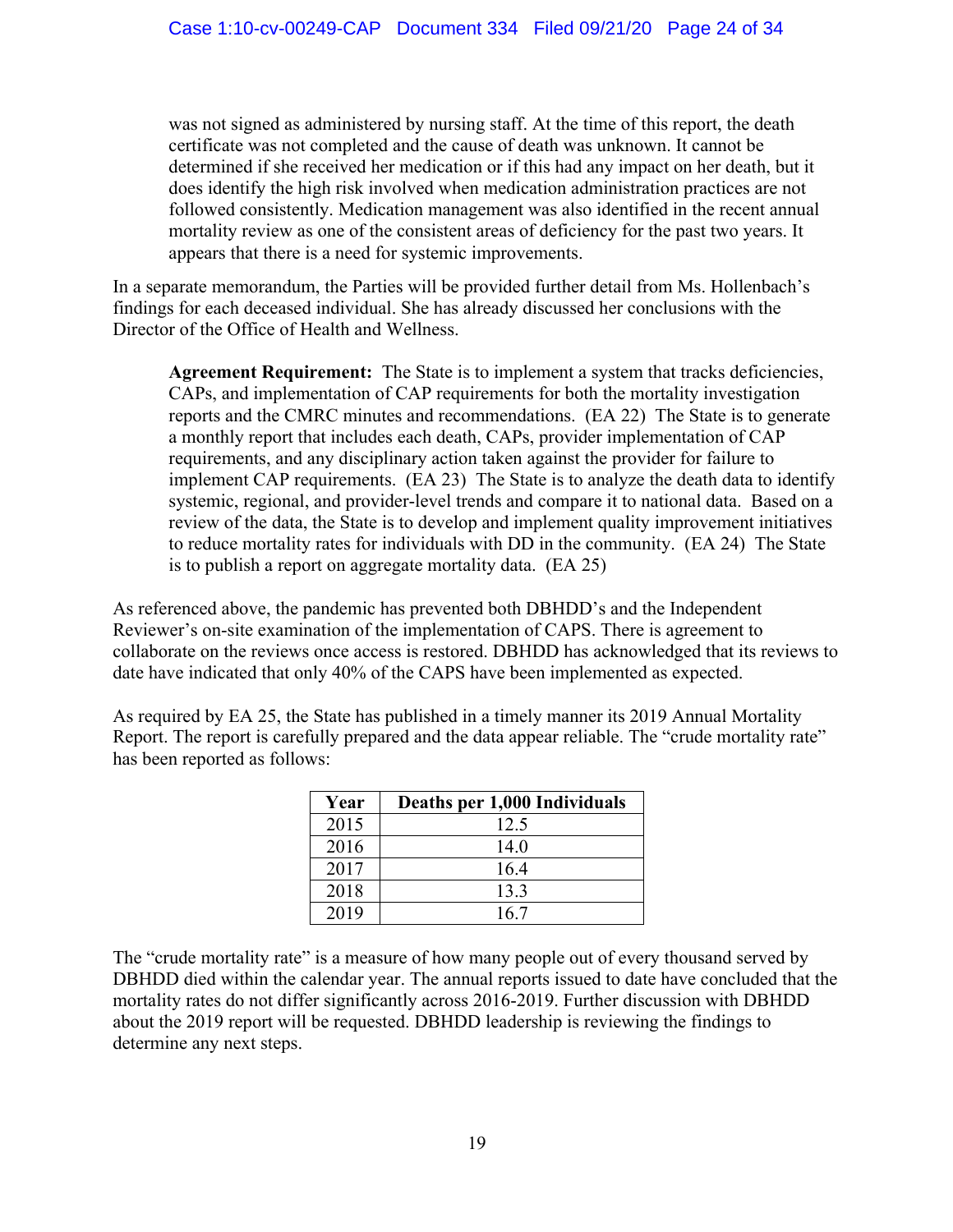#### **Provisions Related to Individuals with Mental Illness**

#### Supported Housing and Bridge Funding

The basic building blocks of a comprehensive community-based behavioral health system have been discussed earlier in this report. They were established in the early years of the SA. Although there have been some changes in scope and the actual impact of the recent budget cuts is yet to be determined, these supports have been largely sustained.

This section of the report is focused on two major obligations remaining from the SA and EA:

**Agreement Requirement:** The SA and EA require the State to have the capacity to provide Supported Housing to any of the approximately 9,000 persons with SPMI in the Target Population who need such support. (SA III.B.2.c.ii. (A); see also EA 30.) Supported Housing may be funded by the State, for example, through DBHDD and its Georgia Housing Voucher Program (GHVP) or through the Georgia Department of Community Affairs (DCA)) or by the federal government, for example, through the U.S. Department of Housing and Urban Development and its Section 8 program. (SA  $III.B.2.c.ii.(A)$ 

**Agreement Requirement:** The SA requires the State to provide Bridge Funding for up to 1,800 individuals with SPMI in the Target Population. (SA III.B.2.c.ii.(C). Bridge Funding includes money for security deposits, household necessities, living expenses, and other supports during the time the person is becoming eligible for federal disability or other supplemental income. (SA III. B.2.c.i.(C); see also EA 31.) Funding for this program would come exclusively from the State. The EA requires the State to provide Bridge Funding for an additional 600 individuals, for a grand total of 2,400 individuals with SPMI in the Target Population (EA 32, 33).

The State continues to fund and administer the GHVP, including allocating Bridge Funding. The provision of housing, with the offer of support services, if needed and desired by the tenant, is a critically important part of a responsive community-based system and it carries substantial weight in both Agreements.

The number of individuals with SPMI who have an active authorization for the GHVP has been tracked throughout the course of the Agreements. Documentation since July 2015 shows an initial period of increasing authorizations followed by a steady decline between March 2018 and June 2020.

| <b>July 2015</b> | 1,623 |
|------------------|-------|
| <b>July 2016</b> | 1,924 |
| <b>July 2017</b> | 2,432 |
| January 2018     | 2,628 |
| February 2018    | 2,582 |

Number with Active Authorizations for GHVP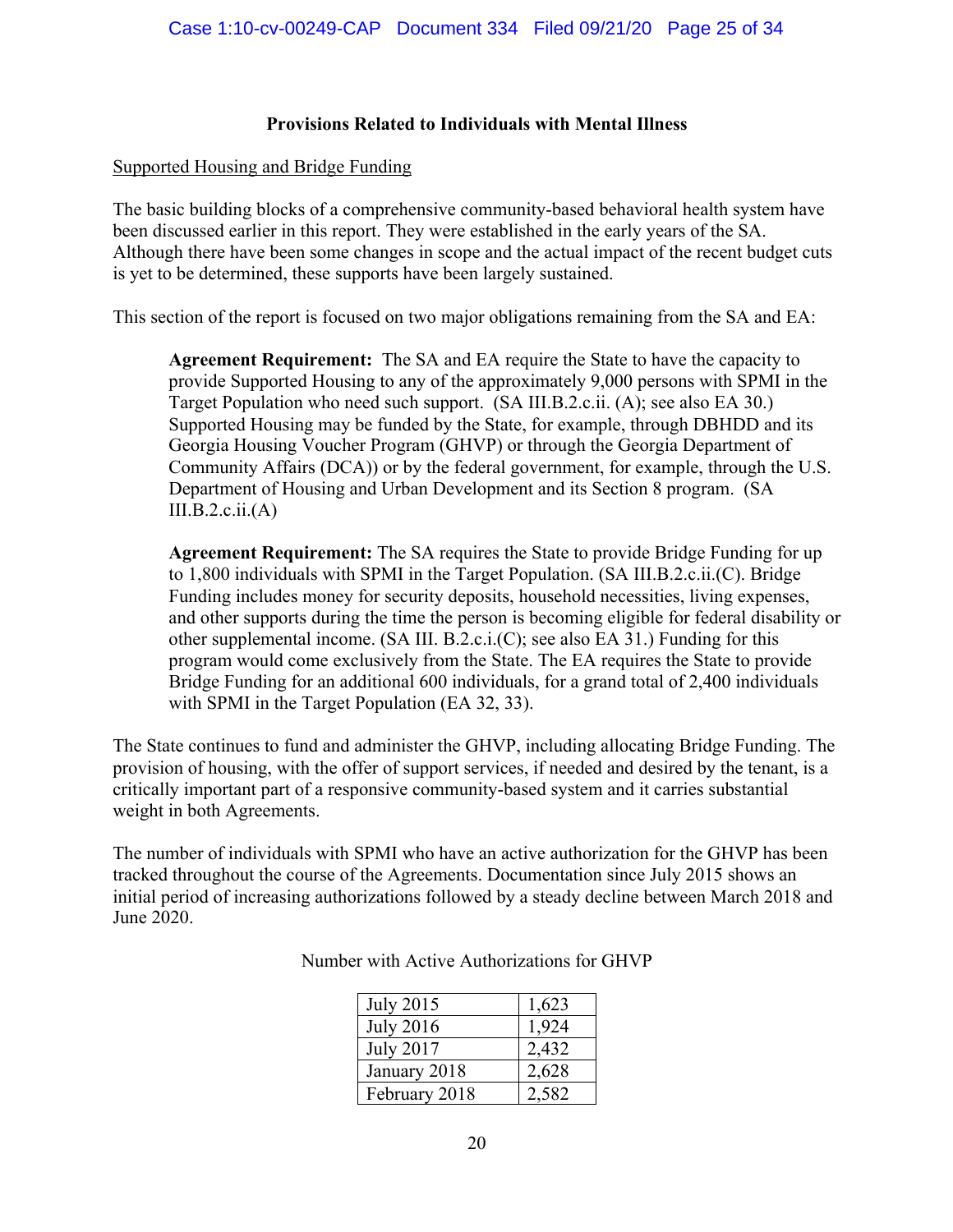| March 2018       | 2,534 |
|------------------|-------|
| April 2018       | 2,511 |
| <b>May 2018</b>  | 2,482 |
| <b>June 2018</b> | 2,453 |
| <b>July 2018</b> | 2,405 |
| November 2018    | 2,224 |
| March 2019       | 2,147 |
| May 2019         | 2,039 |
| June 2019        | 1,973 |
| October 2019     | 1,830 |
| November 2019    | 1,810 |
| December 2019    | 1,776 |
| January 2020     | 1,767 |
| February 2020    | 1,740 |
| March 2020       | 1,692 |
| April 2020       | 1,677 |
| <b>May 2020</b>  | 1,647 |
| <b>June 2020</b> | 1,615 |
| <b>July 2020</b> | 1,630 |
| August 2020      | 1,672 |

The Notice To Proceed (NTP) is DBHDD's indicator for individuals who qualify for Supported Housing and have approval to search for housing. On June 30, 2020, the number of individuals with a NTP was approximately 200 people below the figure on the same date in June 2018 -- a 42 percent drop.

Number of Individuals with a Notice to Proceed (2015-2020)

| <b>GHVP</b> Assistance               |      | $6/30/15$   $6/30/16$   $6/30/17$   $6/30/18$   $6/30/19$   $6/30/20$ |       |       |       |      |
|--------------------------------------|------|-----------------------------------------------------------------------|-------|-------|-------|------|
| Individuals with a Notice to Proceed | 236  |                                                                       | 360   | 469   | CND   | 270  |
| Individuals with a signed lease      | .623 | .924                                                                  | 2,432 | 2,405 | 1.973 | .630 |

At this time, there are some encouraging developments that are helping to stop the decline and begin to increase the number of individuals in the Agreements' Target Population with GHVs.

In 2018, the nationally recognized Pathways Housing First program, initiated in New York City, and Step Up on Second, a successful Housing First program that started in California, developed a Housing First program for individuals living in Atlanta who are homeless and have SPMI. In large part, this occurred because of a generous grant for supportive services from the Sparks Foundation, as well as access to housing vouchers through the City of Atlanta. In 2019, DBHDD began discussions with Dr. Sam Tsemberis, the Executive Director of the Pathways program, and with Step Up staff to develop a pilot program in the greater Atlanta area that would provide housing and tenancy support for individuals who qualify for the GHVP.

DBHDD entered into a contract with Step-Up to support 180 individuals in two categories: 1) 105 new referrals of individuals who are not currently housed, but would be assigned a GHV;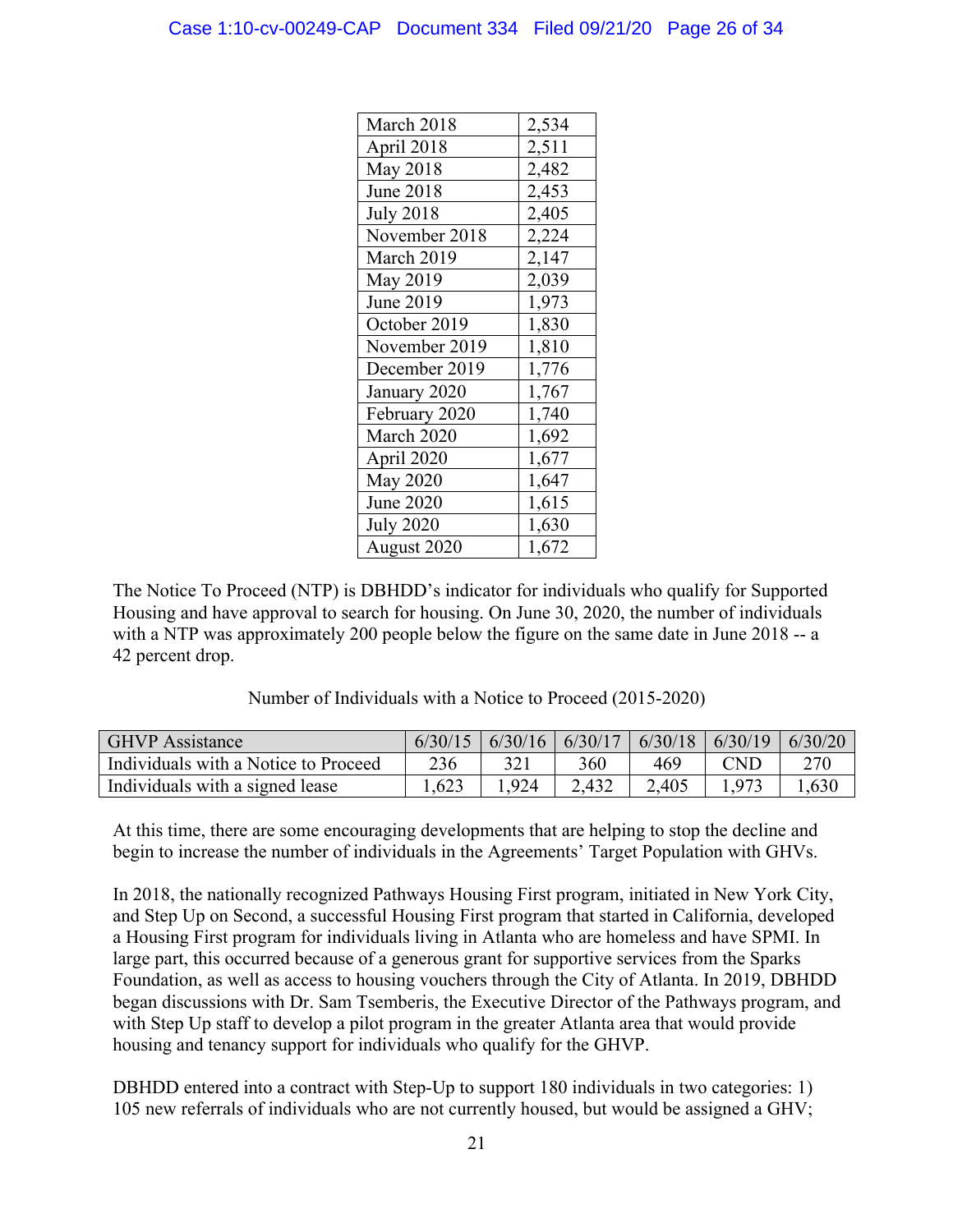and 2) 75 individuals, disconnected from services, but currently housed with a GHV, who would receive new supportive services and be assisted with obtaining a lease renewal.

The purpose of the pilot program is to test the Housing First model with these two groups, with modifications in the GHVP referral process, in order to: 1) understand and evaluate the different challenges and outcomes for each group; and 2) better inform the final design of the housing support service model.

The pilot began on January 1, 2020 with a startup period of 60 days to hire staff and become operational. Unfortunately, the onset of COVID-19 impeded the process of getting staff hired. Nonetheless, by the end of June, the pilot had 85 referrals with 12 individuals moving into housing, 11 individuals with lease renewals and all 23 individuals receiving supportive services from Step Up.

With their record of accomplishment in other jurisdictions, this Pathways/Step Up model holds a great deal of promise. In order to ensure that it works as planned, it will be important to allow time for it to succeed and to give attention to ensuring that data are available to analyze the process and to measure outcomes. Given the information being generated by both Step Up and Pathways, this pilot will enable insight into the unique challenges of providing and funding these services in Georgia. To date, DBHDD has not identified a sustainable funding model beyond the pilot; it predicts that it may take two years to develop and secure necessary long-term resources. Robust targeted data on existing crisis services and viable alternatives incorporating supported housing may help determine if some other available funding, such as the \$19,214,550 spent on private hospital beds in FY 20, could be re-purposed, at least in part, to ensure sustainability of the pilot initiative; however, this typically takes time and start-up funds.

As the pilot demonstrates tangible success, another key action going forward will be establishing a timeframe for expanding the Housing First model across the State. This pilot was initiated with a generous foundation grant and with the support of experienced leaders and staff from two highly successful programs. These strengths cannot be underestimated in the planning and implementation of expansion, which is not under consideration at this point.

The Atlanta based Continuum of Care (CoC), funded in part by HUD, the City of Atlanta, and with donations and other grants, is an essential partner with DBHDD, providing services and housing for individuals who are chronically homeless in the Atlanta area. Over the last few years, this CoC has been successful in initiating and completing major projects designed to reduce reliance on large shelters. These shelters often house individuals with SPMI who cycle through institutions, including state psychiatric hospitals and emergency rooms, as well as individuals who have been living on the street for many years. For both DBHDD and the Atlanta CoC to be successful in meeting their respective obligations, they need to share responsibility and resources.

As a result of COVID, the Atlanta CoC arranged for the use of a hotel, available due to the high hotel vacancy rate, for housing for individuals and families who are homeless. This hotel is only available until September 30, 2020.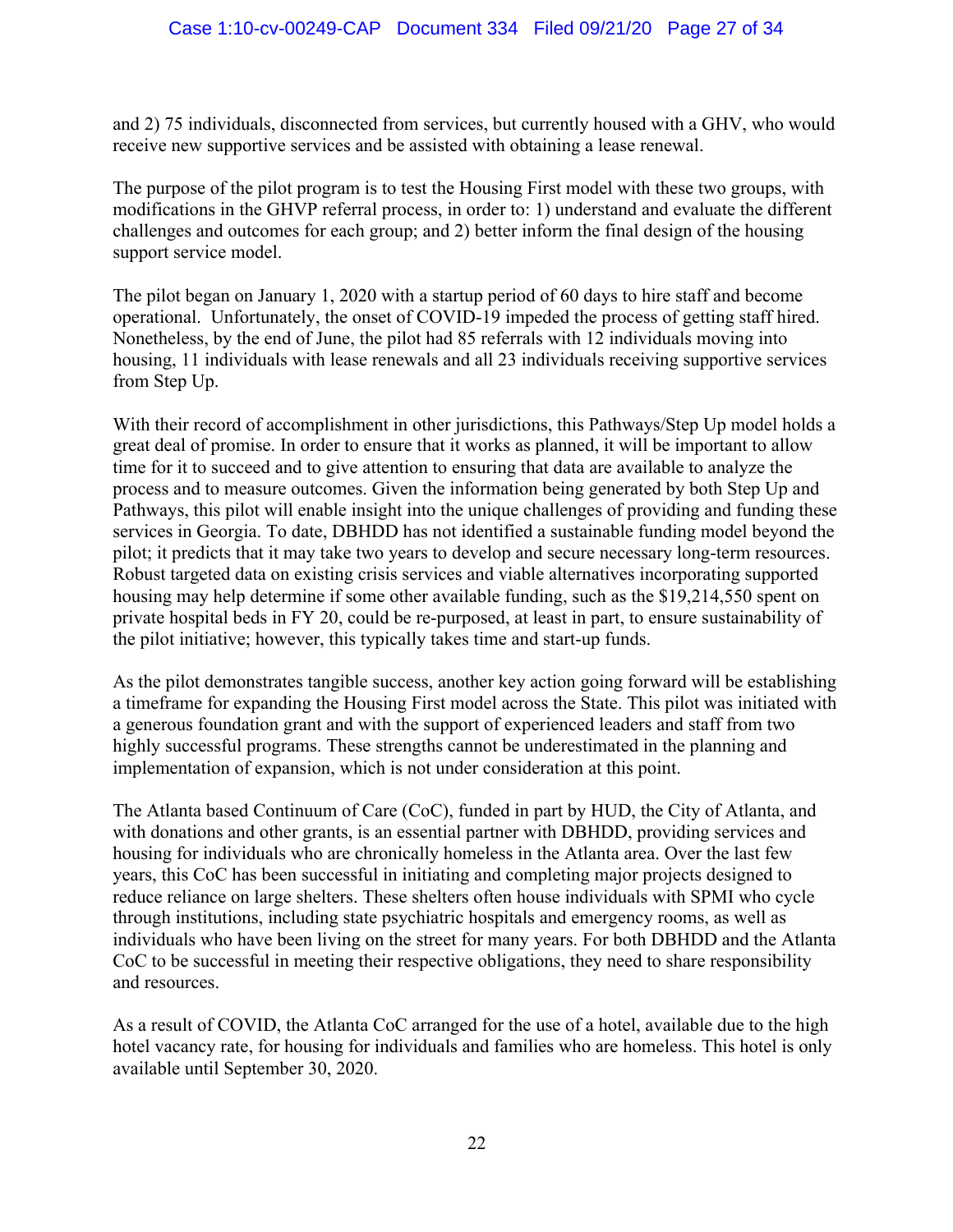This summer, the CoC asked DBHDD for assistance, through the use of GHVs, for individuals with SPMI who are housed temporarily at the hotel referenced above. The CoC has specifically requested assistance for expedited assessments and access to GHVs for at least 40 individuals. To date, it is not clear that such assistance will be offered by DBHDD in time to help individuals move directly from the hotel to housing with a GHV. If this cannot be accomplished, individuals with SPMI will not have the opportunity to live safely in a rental unit rather than return to the streets of Atlanta, where they remain vulnerable for exposure to COVID-19 and other risks to their health and safety.

A second encouraging development was implemented in March 2020. DBHDD and DCA announced changes to their unified referral strategy. (EA 39.a.) The unified referral strategy is included in the Memorandum of Agreement (MOA) between the two agencies. It was to be implemented for anyone in the Target Population in order to provide education, outreach and then access to housing. (EA 39.a.) The MOA required exhausting federal funding sources for supported housing before accessing the State-funded GHVP. But, this strategy has been the focus of numerous longstanding complaints; it was neither timely nor effective in directing individuals to preferred housing options. Although some stakeholders blamed the unified strategy concept itself, in Georgia, it appeared to be an implementation problem. (The unified referral strategy has worked in other states and communities.)

The two agencies have agreed to change their practice in order to utilize the GHVP as the first choice for a housing voucher. This policy change will permit expedited access to Supported Housing for individuals in the Target Population. After one year of authorization for the GHV, it is intended that the individual and the property manager would shift to another source of available funding, likely federal funding. Although this is a welcomed policy change with clear short-term advantages, leadership personnel at DCA have acknowledged that this may present difficulties in the long-term. For example, the rental subsidy for the GHV may be higher than the federal subsidy. Federal subsidies come with additional requirements that may be rejected by landlords. It is for this reason that the Parties agreed to SA III.B.2.c.ii.B to ensure that at least 2,000 individuals in the Target Population get supported housing if they are "deemed ineligible for any other benefits."

Unfortunately, the State has not aggressively encouraged or assisted local Public Housing Authorities (PHAs) to apply for HUD disability-based Mainstream Vouchers. There are 188 PHAs in Georgia; not all qualify for or have the capacity to administer the Mainstream program. However, the Executive Directors of the two leading PHAs stated that they would have applied for the funding if they had been contacted by DCA and DBHDD. Compounding the urgency, funding for federal housing programs, such as the Mainstream program, are not available on a regular basis. Currently, there are no additional funds available to expand this program. In 2020, HUD made awards for the PRA 811 program, a project-based rental housing program, to 13 states. Georgia was not successful in its application for additional funds. The scoring results that explain the award decisions have not been released so it is unclear why Georgia was not included in the group of 13 successful states. However, it is clear that greater attention needs to be paid to federal grant opportunities as they arise and that the State could maximize its chances if stronger collaboration existed with the PHAs.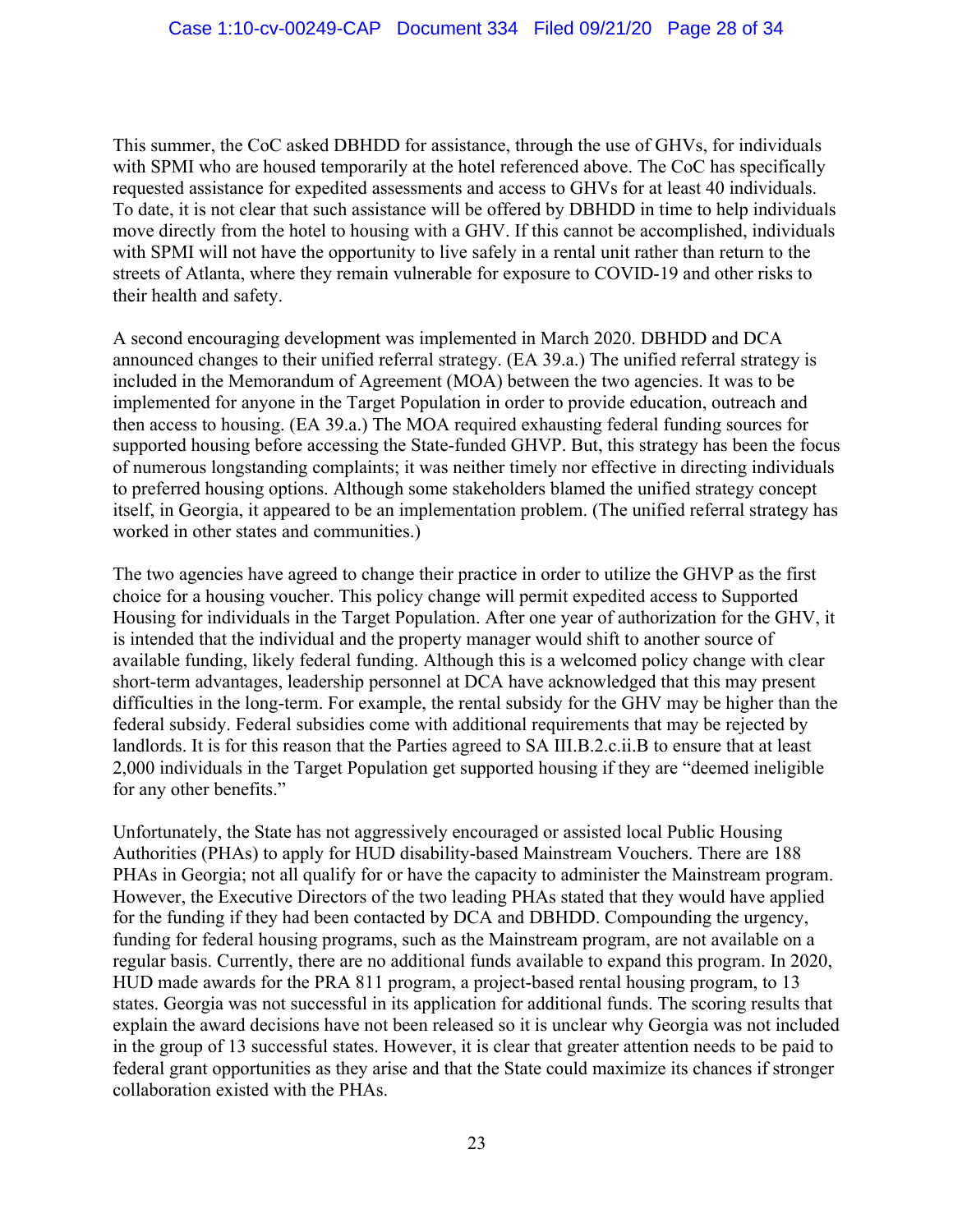The expansion of resources for affordable housing, and the best strategy for ensuring access, will continue to require careful attention and targeted performance by the State as it works towards compliance with its obligations under the Agreements. It is commendable that new directions are being planned and implemented. Recently, DCA leadership inquired about potential contacts in other states where vouchers have been shifted successfully from state to federal resources.

In FY 20, Bridge Funding was provided to 404 participants. However, the total expenditure for Bridge Funding in FY 20 was \$963,161, approximately 36% less than in FY 19, and 45% lower than in FY 18. Individuals have up to \$2,500 in available Bridge Funding. The average "bridge" cost per participant was \$1,711, a reduction of 50% from FY 18. However, additional funding, up to \$1,500 per person, was made available for emergency shelter in response to the impact of COVID-19.

### Individuals in the Target Population

**Agreement Requirement:** Per the SA and the EA, there are five sub-groups of people with SPMI within the Target Population: (1) those currently being served in the State Hospitals; (2) those who are frequently readmitted to the State Hospitals; (3) those who are frequently seen in Emergency Rooms; (4) those who are chronically homeless; and (5) those who are being released from jails or prisons (SA III.B.1.a.; see also, EA 30). Individuals in the Target Population need not be currently receiving services from DBHDD in order to be eligible to receive Supported Housing (EA 36).

The Target Population includes individuals in these five sub-groups who have a cooccurring condition such as a substance use disorder or a traumatic brain injury. (SA III.B.1.d; see also EA 30). The Target Population also includes individuals with SPMI and forensic status in the care of DBHDD in a State Hospital where a court has determined that community services are appropriate. (SA III.B.1.b.; see also EA 30) The EA requires the State to implement procedures to refer individuals with SPMI in the Target Population to Supported Housing if the need is identified at the time of discharge from a State Hospital, jail, prison, Emergency Room, or homeless shelter. (EA 40)

Even before the pandemic, there was only limited information available about outreach to the adults with SPMI included in the Target Population. There never have been reliable data for people seen in emergency rooms, and outreach to people with SPMI in jails and prisons has been exceedingly limited. Since the end of February 2020, access to electronic records, state and private hospitals, jails, shelters and housing has been restricted. In addition, the 12 Housing Outreach Coordinator positions were eliminated as part of the mandated budget reductions.

With regard to readmissions to the State Hospitals, in FY 20, DBHDD reported that 228 adults with SPMI had two or more admissions to the five State Hospitals. A sample of 36 people was selected for review. The State provided admission and discharge records for these individuals for each hospital episode. The records were analyzed to determine the location to which each individual was discharged. It should be noted that, although this review was focused on readmissions in FY 20, the overwhelming majority of the individuals in the sample had multiple admissions predating FY 20. The purpose of this analysis was to determine the extent to which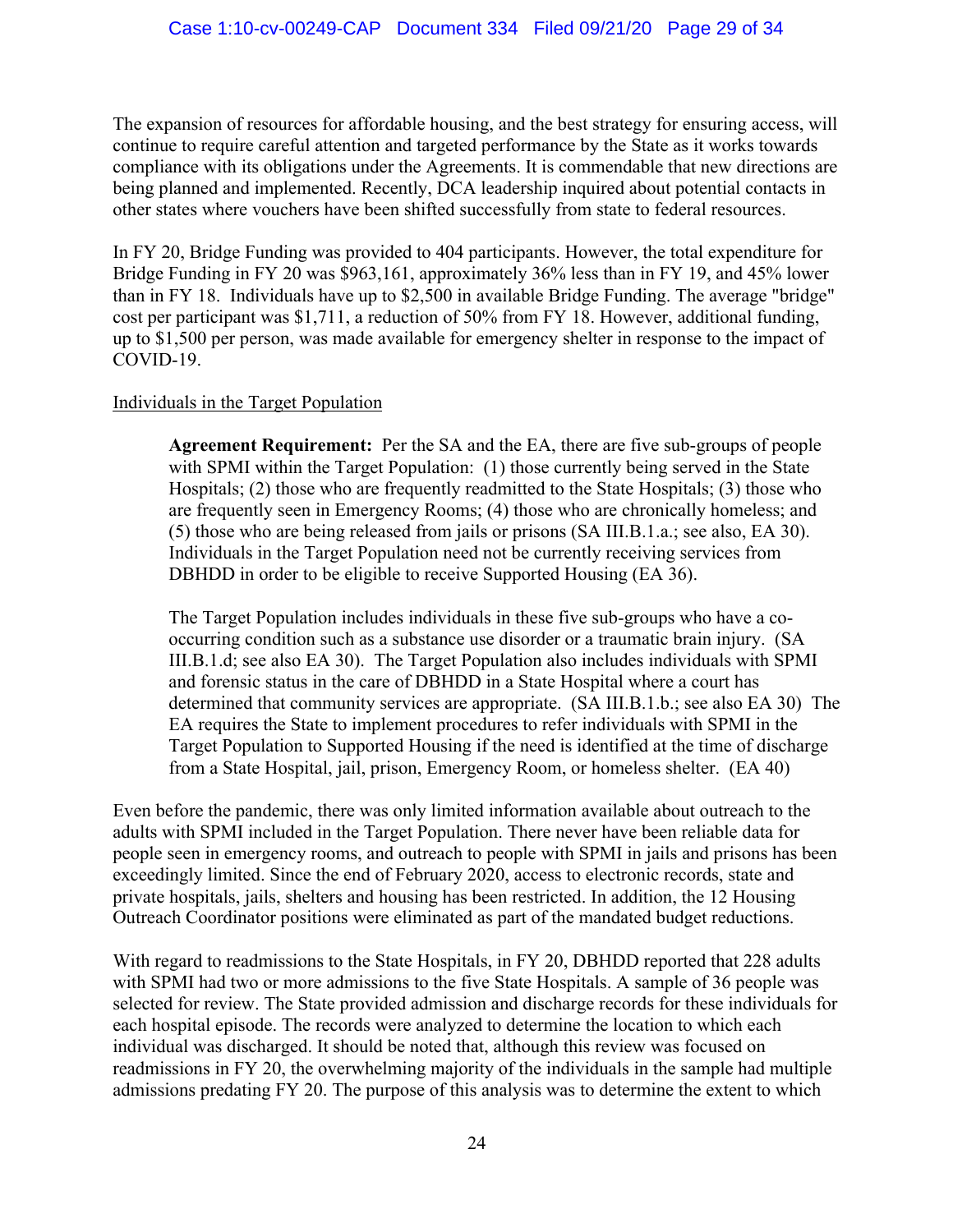Supported Housing was utilized for discharges from inpatient hospitalization. Individuals discharged to Supported Housing are more likely not to be re-admitted than individuals discharged to friends, family or others where housing may be temporary or unstable.

With the possible exception of one individual who was discharged first to a hotel and then to an unspecified apartment, there were no referrals to Supported Housing documented in the records reviewed. For example:

• Georgia Regional Hospital Savannah (GRHS): Nine individuals were reviewed. Six individuals had three admissions and three individuals had four admissions in FY 20. The average Length of Stay (LOS) ranged from 5 to 19 days for all but one individual. None of them were linked to Supported Housing prior to discharge. Instead, there were referrals to rooming or boarding houses and shelters.

Since it revised its policy in February 2016, DBHDD tracks the number of hospital discharges to shelters, hotels and motels. Based on the information reviewed, discharges to shelters have declined over time. Reportedly, they are now averaging 4% of all discharges. However, based on the documentation reviewed, it is still of considerable concern that one individual with 65 episodes of hospitalization was discharged to a shelter rather than to supported housing.

- Georgia Regional Hospital Atlanta (GRHA): Nine individuals were reviewed. Seven had three admissions and two had four admissions in FY 20. The average LOS ranged from 6 to 67 days. Individuals were discharged to group homes, family homes, personal care homes, and transitional residences. One individual was discharged to a shelter following his first two admissions and then to a transitional residence following the third admission. This gentleman had a history of at least five hospitalizations. Once again, there is no evidence that these individuals were linked to Supported Housing prior to discharge from GRHA.
- Two individuals were admitted to two different hospitals in FY 20. Each had a total of two admissions. Information for all admissions was incomplete. However, one individual was discharged to family once. The second individual was discharged to a hotel and to his own apartment.

When access to the State Hospitals and their electronic records are again permitted, the admission/discharge patterns for these 36 individuals will be further reviewed. In addition, attempts will be made to interview each individual.

In addition to the State Hospitals, DBHDD contracts with 11 private hospitals to provide inpatient beds for adult mental health care. In FY 20, there were 6,100 admissions to these private hospitals with contracted beds at a cost to DBHDD of \$19,214,550. The private hospitals are located in three Regions of the State—Regions 1, 4 and 6. Of the total number of admissions, 544 individuals were hospitalized two or more times in FY 20. The names of the 544 individuals have been provided. An inquiry regarding the availability of their admission and discharge records has been made by the Independent Reviewer in order to select a sample for review to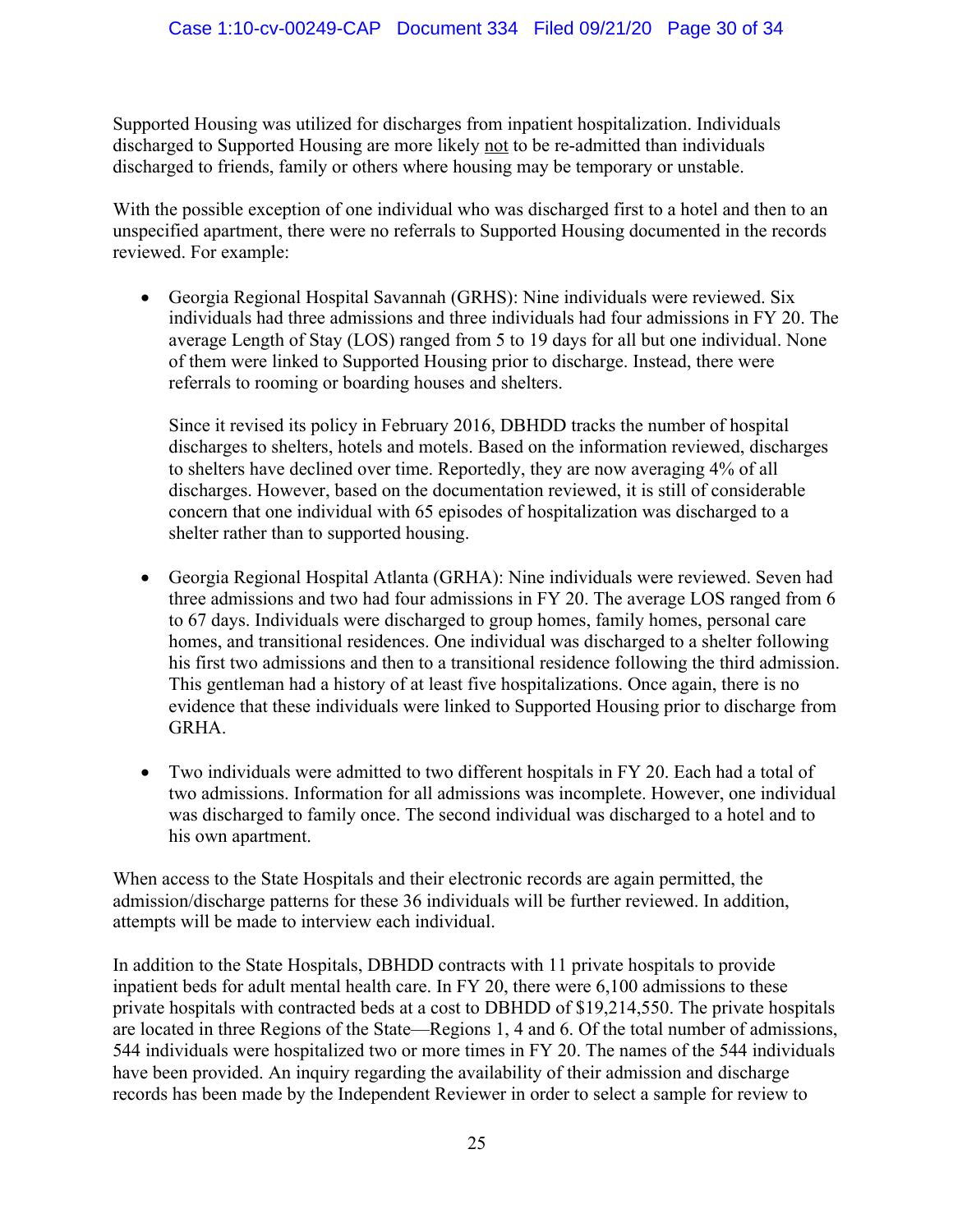determine how many were assessed for and/or linked to important community services, such as Supported Housing and ACT, at the time of discharge.

DBHDD has just reported an adjustment to its housing needs survey system in order to allow private hospitals with contracted beds to administer the survey and make referrals to the GHVP. This change went into effect in June 2020. DBHDD reports that training about the survey process has been provided to over 40 hospital staff.

As referenced above, the State has never been able to provide any information regarding the individuals in the Target Population frequently seen in Emergency Rooms. It is anticipated that some information about the use of Emergency Rooms might be extracted from the review of private hospital admissions.

Although requested every year, and again for this report, DBHDD did not provide any information about the eligibility status of the individuals living in Supported Housing on July 1, 2020. Therefore, the number of people served in each of the Target Population sub-groups is unknown.

The Housing Outreach Coordinators were the principal link to jails and prisons. With the termination of those positions, it will be important to further explore the extent to which DBHDD is able to undertake the vital outreach efforts that were to be completed by the Housing Outreach Coordinators and, thus, to determine to what extent the people incarcerated in jails and prisons have access to GHVs.

## Linkage to Community-Based Services/Supports

The Supported Housing model does not require adults with SPMI to accept mental health-related services as a condition of tenancy. Both the SA and EA recognize this principle.

**Agreement Requirement:** Per the SA, Supported Housing is: (a) integrated permanent housing with tenancy rights; (b) linked with flexible community-based services, including psycho-social supports, that are available to individuals when they need them, but are not mandated as a condition of tenancy. (SA III.B.2.c.i.; see also EA 36)

However, it is well recognized, and documented, that individuals who initially refuse services may in fact change their minds, if trust is established with provider staff. In fact, DBHDD has acknowledged the importance of support services to people in housing and the need to find ways to gain acceptance of needed services in its contract with Pathways and Step Up on Second, described above.

As discussed in previous reports, the State has been challenged in its efforts to help individuals maintain linkage to flexible and needed services. Based on DBHDD's most recent report, approximately 33% (559/1672) of the individuals living in Supported Housing units were not engaged in services. As referenced in last year's report, a review of other states suggests the expected number of non-engaged individuals should be in the 10% range. Georgia's higher percentage is an indicator that community staff are not applying well-tested engagement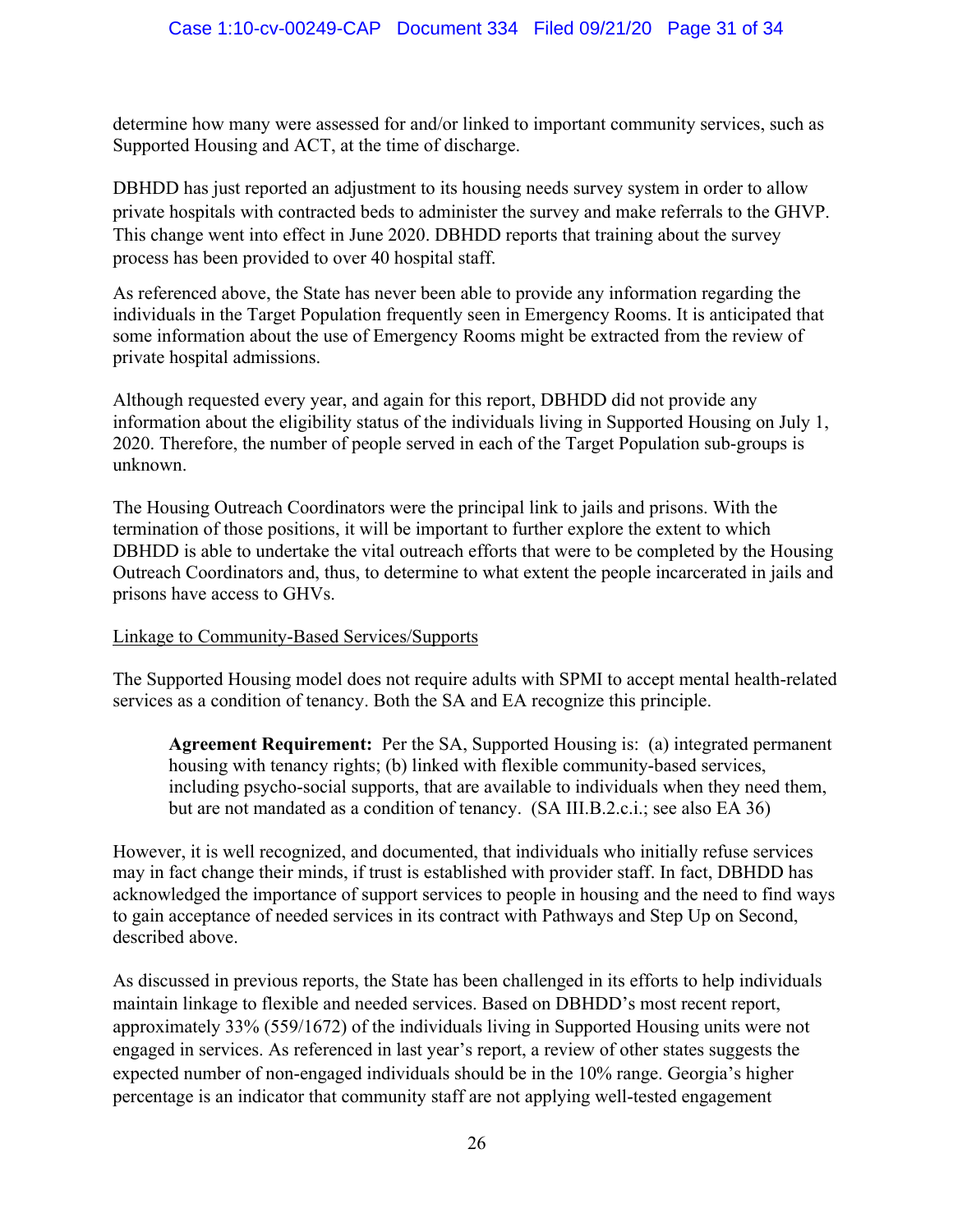strategies, such as assertive outreach techniques, and/or staff are not skilled in those techniques. Retention of housing is associated with effective long-term engagement by outreach and clinical staff. The loss or abandonment of housing, typically under negative circumstances, is often associated with less contact and engagement.

Fortunately, there are well-tested recovery-based approaches to effective engagement with individuals moving into Supported Housing. DBHDD's work with Step Up and Pathways is important. Also, DBHDD reported that it is exploring a partnership with the Department of Human Services' Division on Aging to potentially create a pilot initiative that would provide peer-based behavioral health coaching to older adults who are housed through the GHVP. This pilot program is intended to support housing stability. It was hoped to have a start date of July 1, 2020, but a target date for later this year has now been established due to the pandemic. These are fresh and promising steps but neither will address the underlying engagement issues with the current system, unless the State commits to a shift in its expectations for the system as a whole.

As stated in last year's report, effective linkage requires effective engagement, monitoring and provision of incentives. In FY 19, DBHDD reported that it had revised its policy to require a "health and safety check-in" once a month, a widely used method to engage individuals and ensure their safety and wellbeing. This year's numbers do not reflect a positive change since adopting this policy. Given the known benefits of the "health and safety check-in," DBHDD is advised to analyze how this policy is being applied in its Supported Housing program.

In summary, the State's provision of Supported Housing remains a crucial cornerstone to its mental health system. Housing is the gateway to the myriad opportunities that exist in community-based settings for social integration and meaningful participation in typical activities of everyday life. Although there are recent initiatives that are promising, at this time, there remains a significant gap in ensuring that every sub-group in the Target Population has reliable access to these resources. In the end, the initiatives planned and implemented by DBHDD must demonstrate statewide outcomes that are documented by reliable data.

## **Quality Management**

Although there has been little opportunity to discuss DBHDD's Quality Management system, brief documentation was provided regarding a series of projects, in various stages of planning and implementation. These initiatives include:

- An analysis of behavioral assessments will review data across different data sources to understand trends and patterns of specific behavioral risk factors, conditions and situations that may be associated with adverse outcomes that rise to a level of high-risk surveillance. This project is in the planning stages.
- Members of the BH/DD Steering Committee sub-groups will address various issues pertaining to dually diagnosed individuals, including workforce development and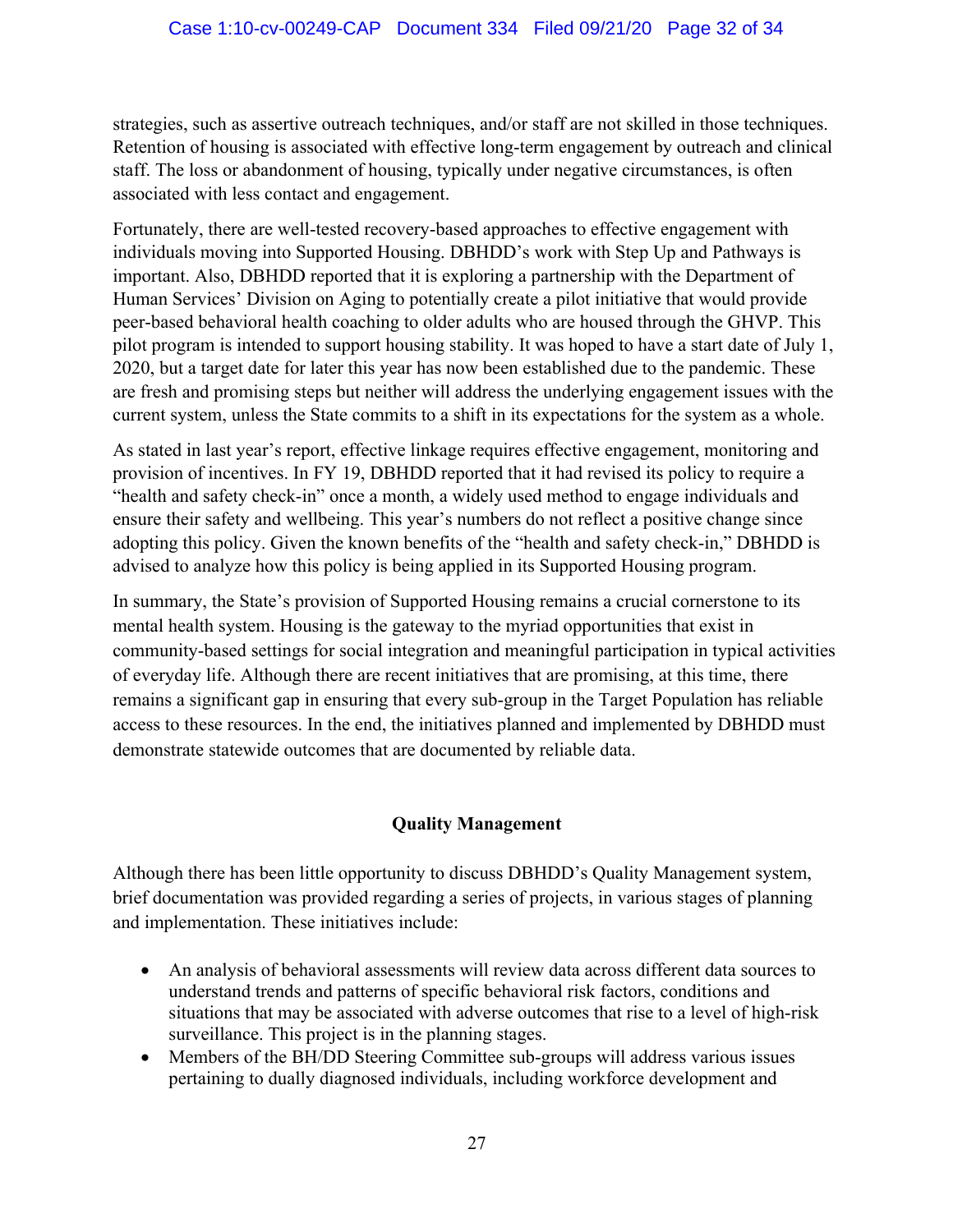training, program and service development and policy and organizational structure. This work has commenced but is now on hold due to the demands of COVID-19.

- Documentation will be reviewed for selected individuals in order to identify any gaps. It is intended that when an individual moves between providers, his/her documents follow as well. Approval is pending. (This is a longstanding problem identified in numerous site visits conducted by the Independent Reviewer's consultants over the years.)
- Strategies will be developed to facilitate cross-divisional communication in order to best serve individuals who are dually diagnosed. The Executive Summary from this work has been presented.
- An assessment for trauma in individuals with DD will be implemented. Guidance is being sought from stakeholders to determine the best way to advance the project.
- The Office of Health and Wellness will identify sources/indicators of heightened risk not captured by current procedures. Data sources have been identified; data are pending.
- A Fidelity Tool will be used to assess the appropriateness of responses for individuals with DD who are at heightened risk for adverse health outcomes. This Tool consists of an infrastructure review, a provider record review, and an in-person assessment as needed. The pilot of the Fidelity Tool is complete. The findings will continue to be discussed and assessed during Quality Council meetings. (The Independent Reviewer was given a copy of the Fidelity Tool; the pilot is discussed earlier in this narrative.)

There is one project that has not been implemented as planned that continues to cause numerous problems in the community system for individuals with DD. This initiative is IDD Connects. It was intended to permit analysis of ISP development and implementation processes in order to better understand the strengths and barriers to creating effective ISPs in an efficient manner. Community providers reported numerous complaints. DBHDD has acknowledged "the implementation of IDD Connects is still an issue as there are continued modifications, updates and improvements." This system was implemented over a year ago and is essential to accurate reporting, monitoring and requests for the authorization of community services.

Additional information about each of these initiatives will be requested from DBHDD for inclusion in future reports.

## **Concluding Comments**

For most of this Fiscal Year, the pandemic has forced restructuring priorities, policies, routines and resources in order to protect health and safety. DBHDD is to be strongly commended for its leadership and for the manner in which it has responded to this crisis.

There are a number of issues identified in this report that will be reviewed again over the months ahead. These issues include: 1) the impact of the budget cuts on the delivery of community-based services, including the planned transition of clinical expertise and resources from external consultants to DBHDD staff; 2) the status of health/medical and behavioral resources for individuals with DD at high-risk; 3) the pace and quality of transitions from institutions to community-based residences; 4) the development of alternatives to crisis respite settings; 5) the performance of Support Coordinators; 6) the implementation and monitoring of Corrective